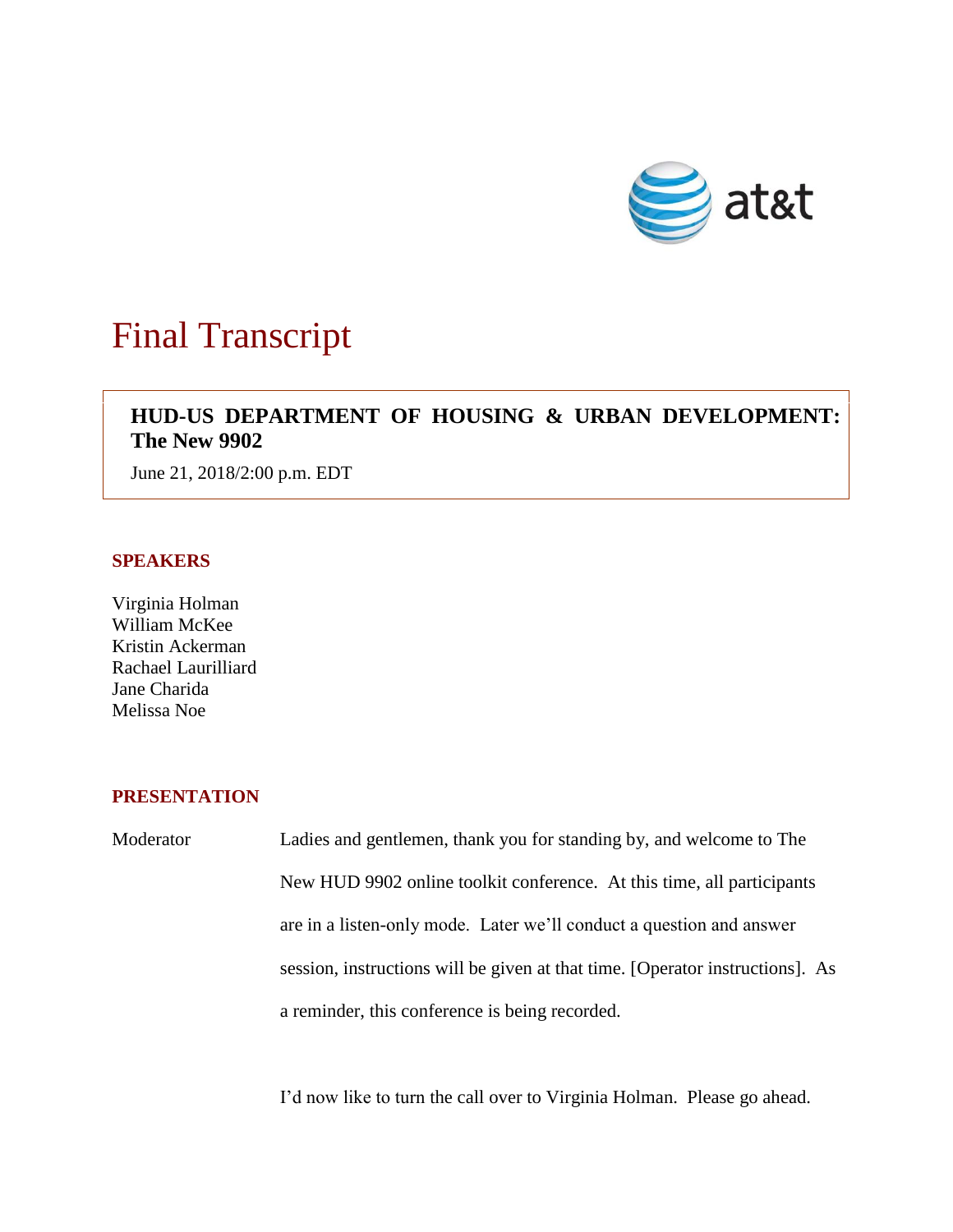Virginia Thank you, David, and welcome to today's really important webinar on an incredibly useful tool that you'll be able to use for your 9902. I do want to go over some logistics before we get started with the webinar itself.

> Next slide. As David mentioned, the audio is being recorded. We will be posting the PowerPoint, a transcript, and an audio replay number on our archive page on HUD Exchange, and that usually happens within about seven to ten days. The handout was sent out to everybody who had registered, I did that this morning, but they're also available in the control panel on the right hand side of your screen under handouts, and you can go ahead and download it there if you want.

> There will be a survey at the end of the webinar, so please fill it out. Your comments and perspectives are very important to us, as we're always seeking to improve our webinars.

We will be having a few polling questions, so again, please respond to those. As David said, we will be having a Q&A period at the end of the session. We have so many people registered, we will not be having a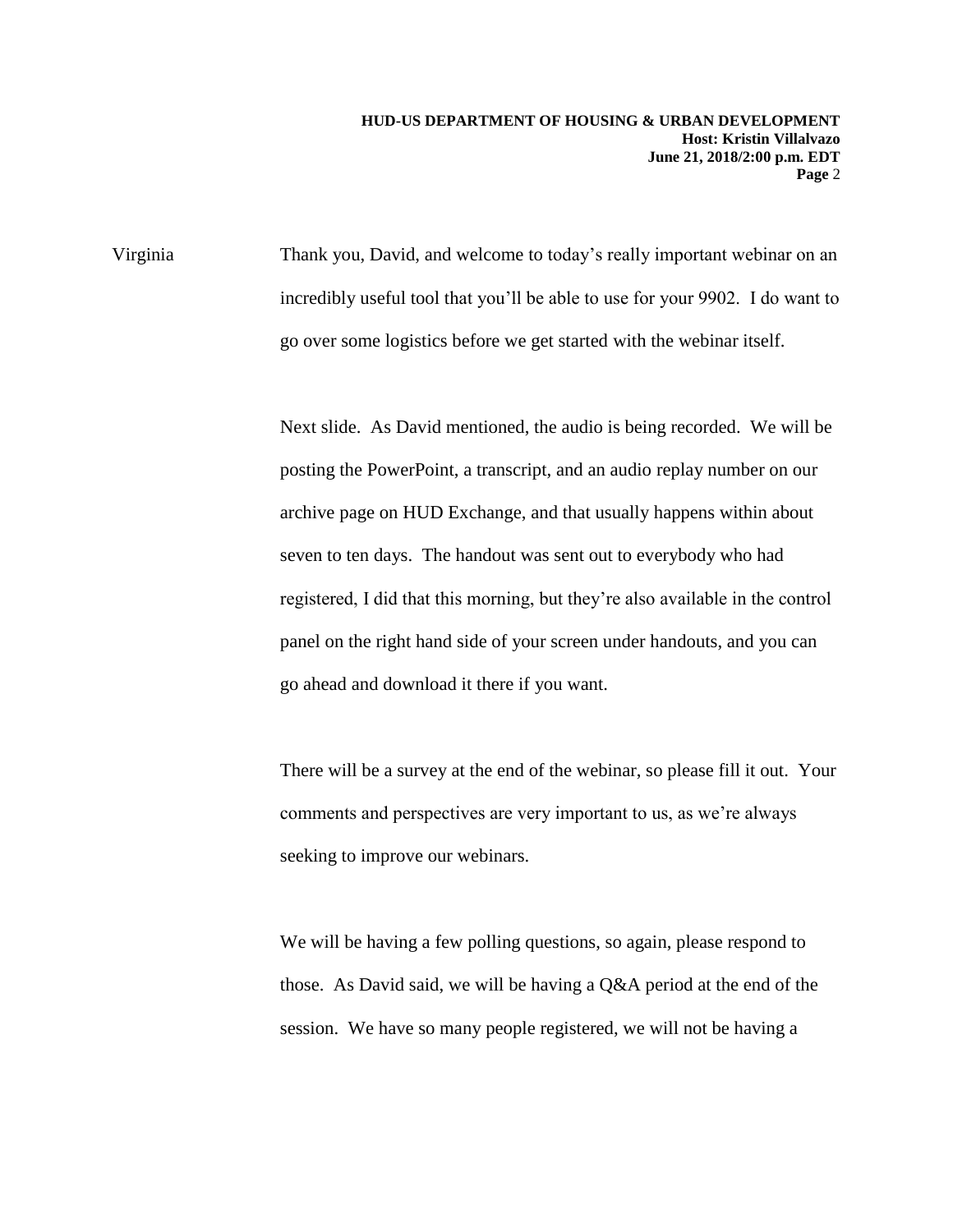discussion period, and you will be getting instructions on how to ask your questions when we open them up.

There's some other ways you can ask questions. In the control panel on the right hand side of your screen there's a box labelled Questions, if you just type your question in there, we have staff that are monitoring those questions. We will be trying to get to as many as we can, but as I said, we do have a large audience, so if we're unable to get to all of them, we will look at the questions and get you a response, as appropriate.

You can also send us an email at housing.counseling@HUD.gov, any time after the webinar is over. Just put the webinar topic in the subject line so we get it to the right people.

Now let me turn the webinar over to William McKee, the Deputy Director of the Office of Policy and Grant Administration. Bill.

Bill Thanks, Ginger. Good afternoon, everyone. First of all, I want to thank you all for attending today's webinar about the 9902 reporting, and our new 9902 toolkit. As my colleagues will discuss in just a few moments, accurate 9902 reporting is very important. You all work very hard all year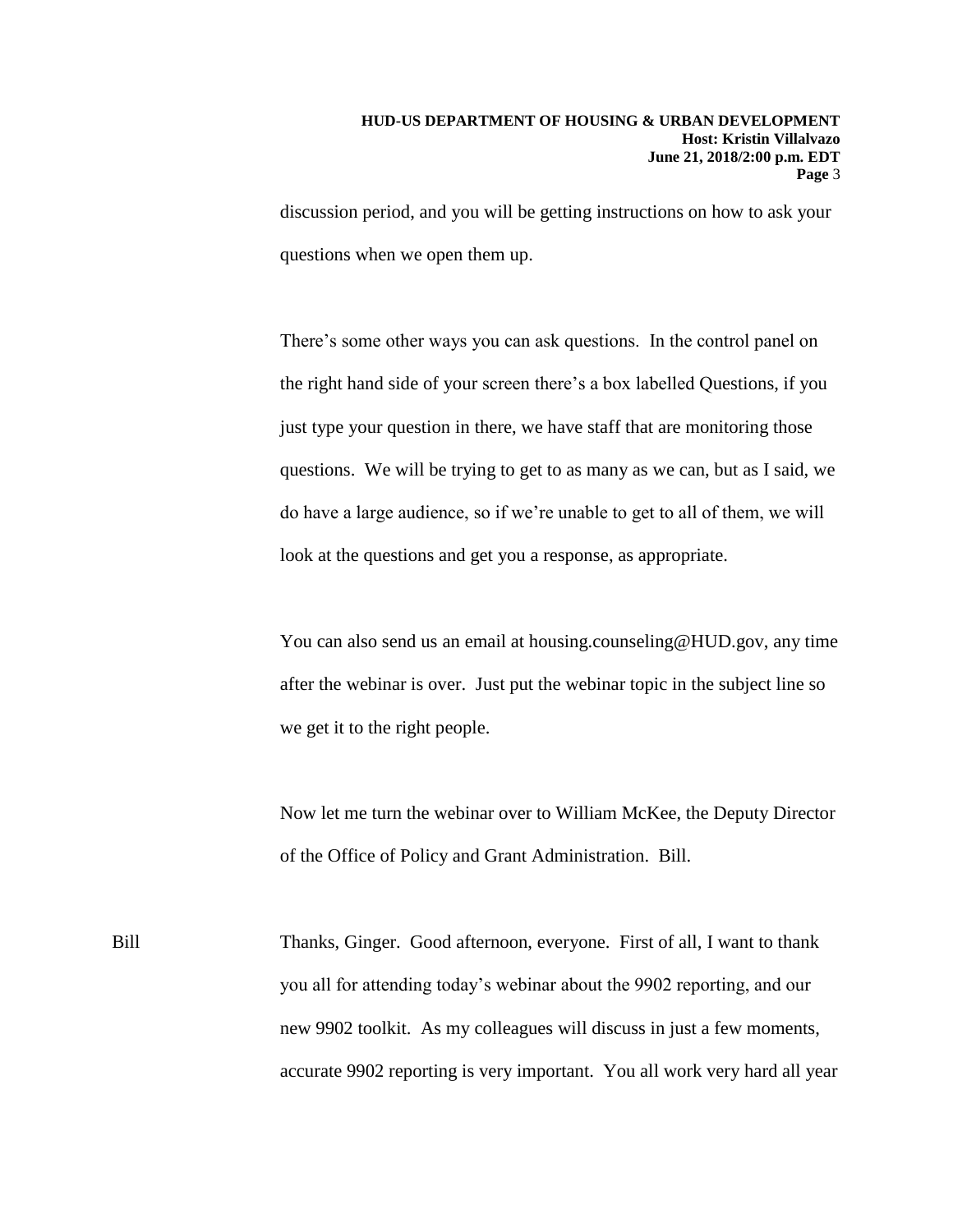helping your clients achieve their housing goals, and the 9902 data is one of the best ways to demonstrate the results of your hard work in a uniform manner. The 9902 data that you provide also helps demonstrate the program's impact to Congress, and other industry stakeholders who rely on us for the program.

To help you make sure that your reporting accurately reflects the good work that you are all doing, my colleagues developed the 9902 toolkit to help ensure that you are capturing the true impact of your housing counseling. The toolkit will provide one-stop shopping guidance in a single part of the HUD Exchange. It will illustrate helpful tips on how to best report for each section of the form. It has tips on avoiding common reporting errors, to help housing counseling agencies and intermediaries with a data quality and accuracy. And it can be used as a training tool for agency staff when you are training new staff or helping existing staff to fine tune their skills.

I think you're really going to enjoy using the toolkit, and without further ado, let's get right into it. I'm going to turn it over now to Kristin Ackerman, who will talk a little bit more about today's presentation. Kristin.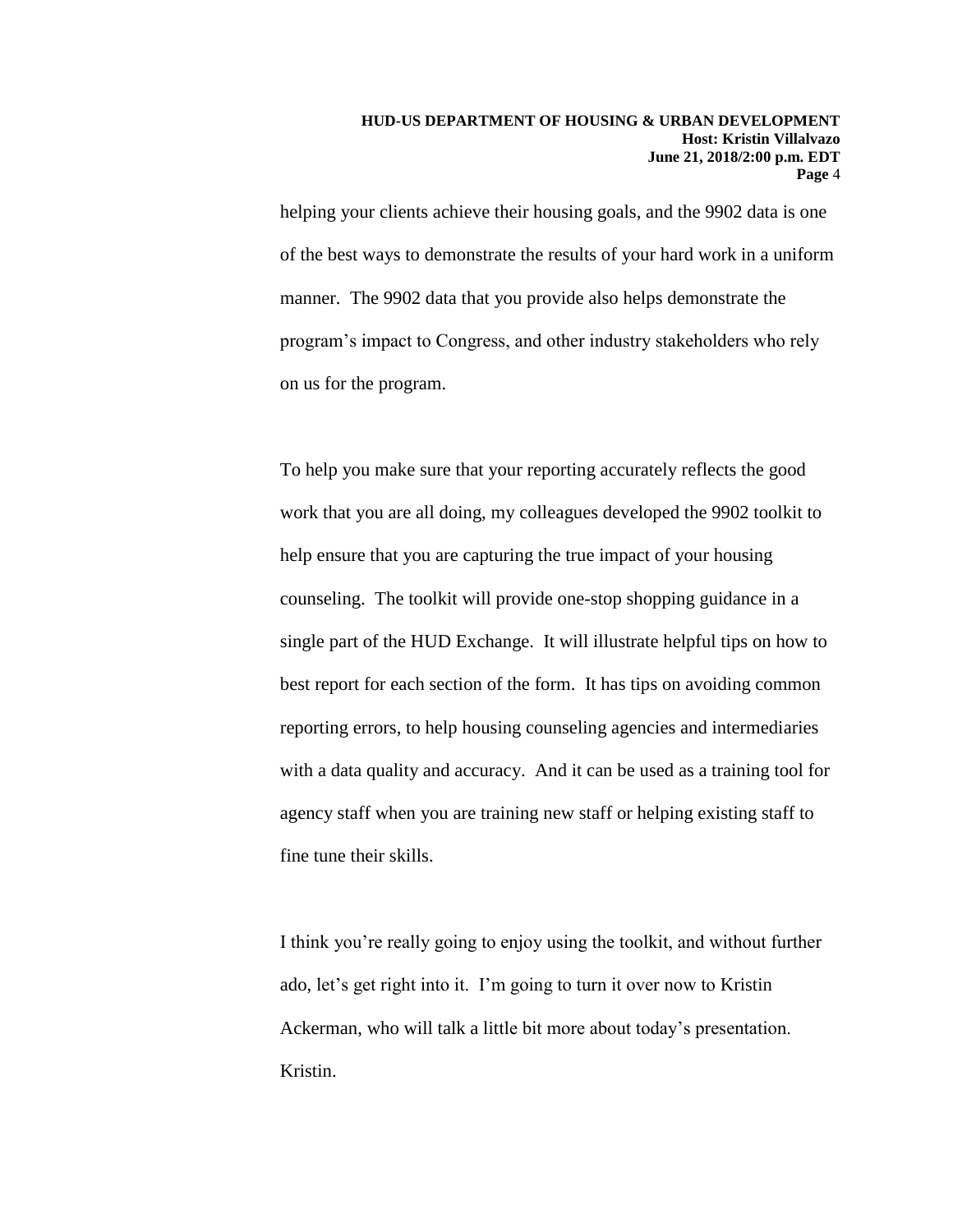Kristin Hi, thank you, Bill. My name is Kristin Ackerman and I work in OPGA with Bill; however, I work out of the Albany HUD office, and I hope some of my POCs [ph] portfolio out there in Pennsylvania is logged on today.

> I'm also a member of the 9902 subject matter expert team, and over the past several months I've been working on a number of 9902 related topics. I was part of the team that developed this 9902 toolkit, and so I'm looking forward to telling you more about that today.

> Myself and Rachael Laurilliard, from ICS, will be presenting today, and Jane Charida and Melissa Noe will be fielding your questions. We're going to focus on the overarching 9902 questions, and also those about the toolkit directly. We're going to take questions at the end of the webinar.

> We're going to be covering quite a bit today. I'm going to start by giving you some background information on the 9902, including the form itself, the purpose of reporting, and some of the most common errors that POCs see. Accurate reporting is just as important to us as it is to any one of you as an agency, so the 9902 toolkit was really developed as a means to help improve 9902 reporting. We wanted to address some of the most common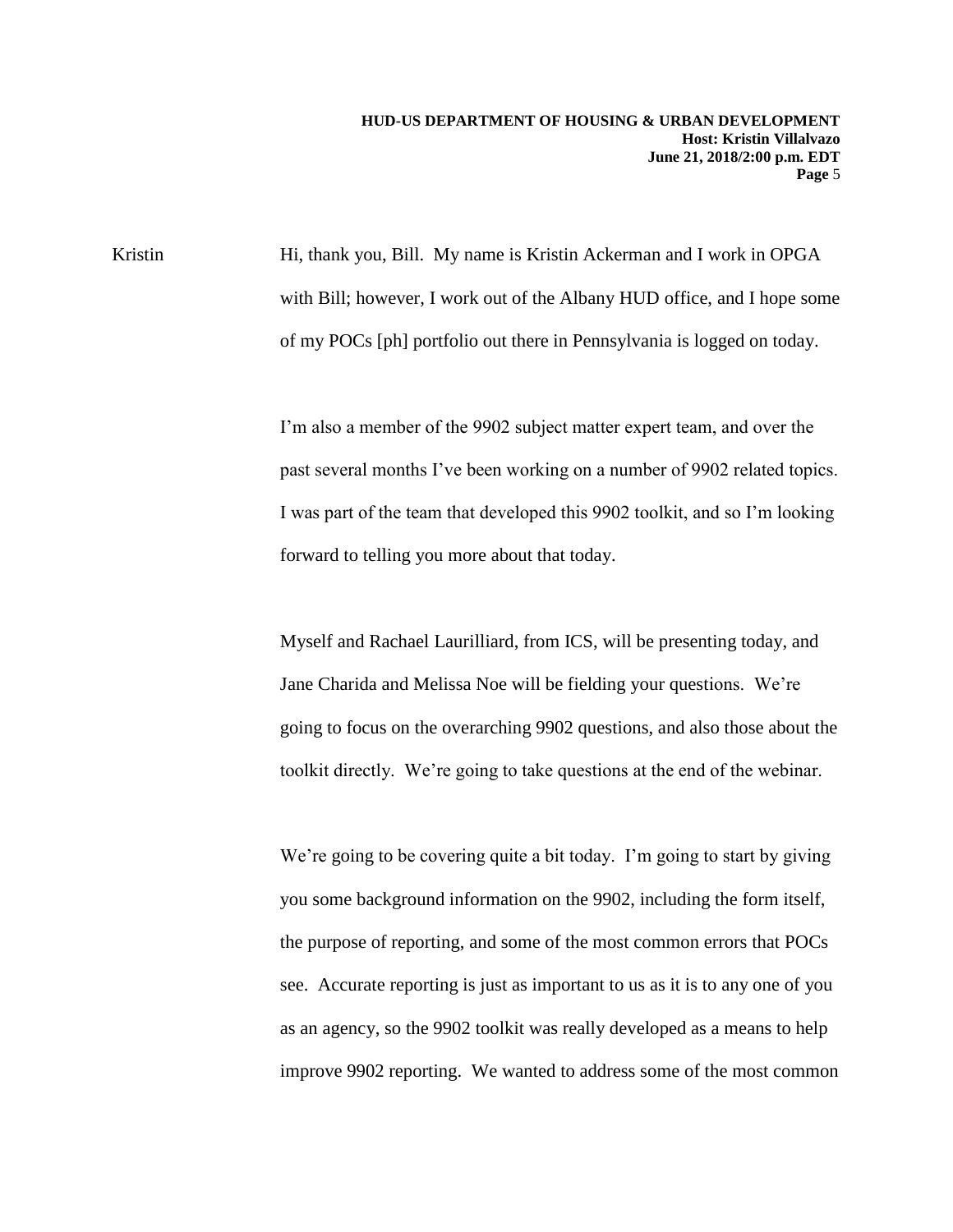questions that we see, and have a resource that was easy for agencies to navigate. Rachael's going to provide a demonstration of the toolkit, and we will close with information about resources, and some time for your questions.

This is our initial poll for today. We're just trying to get a sense for the people that are logged on. If you could go ahead and respond here, let us know what type of organization you represent today. I'm just going to pause for a moment. Looks like we have a lot of local housing counseling agencies today. I think the toolkit will really outline the reporting schedule for you, and clarify some information about the reporting period, which should be useful to you. Most of you from local housing counseling agencies, and also some sub-grantees. Thanks for that.

We're going to get into the background of the 9902 now. In this area we're going to cover the form itself, some of the reasons HUD asks you for this performance information, and we'll also talk about why we created the toolkit, and some of the most common errors that we see.

As you know, the HUD 9902 collects cumulative data tied to the fiscal year, and that's beginning on October 1<sup>st</sup> every year. The 9902 is required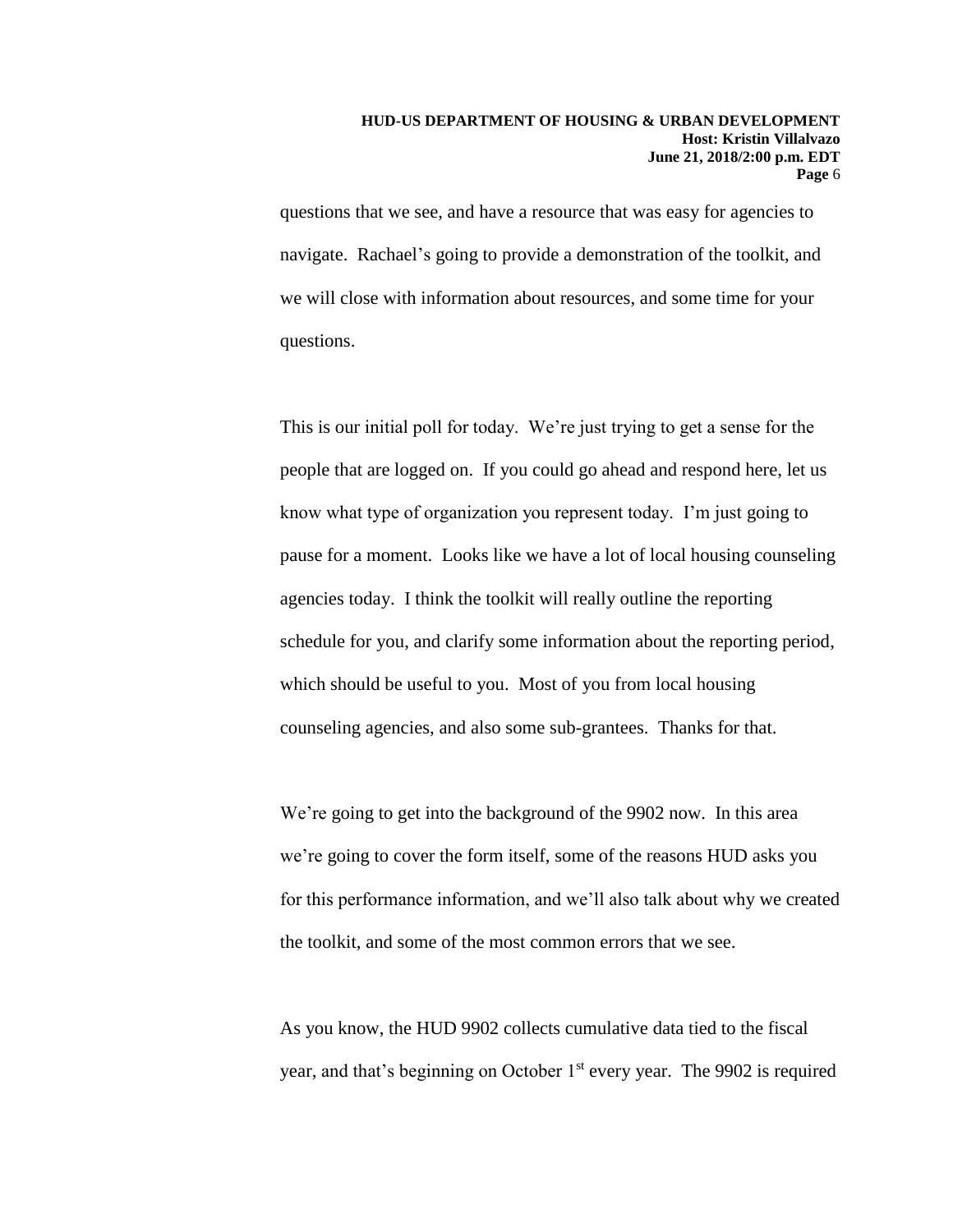for all participating agencies, as well as for agencies that are seeking approval. The 9902 should be submitted electronically, using your agency's CMS system. All approved CMS systems have this functionality, and this is how we expect reporting to be completed. If you are running into issues with electronic submission, you should contact your CMS vendor to resolve them. If your CMS vendor is not responsive, for any reason, then definitely reach out to your POC and they might be able to be of assistance, too.

The HUD 9902 form is important because it is the best way we have to capture and report out the great work that housing counseling agencies are doing. The data collected on the 9902 allows us to analyze demographics and outcomes for those counseled. This cumulative data allows HUD and other stakeholders to see the bigger picture of who counseling agencies are serving, and the valuable outcomes that are being achieved. HUD utilizes this information to demonstrate results to Congress and respond to their inquiries from time to time. We want to make sure that what is being shown is accurate.

Unfortunately, under reporting impact in Section 10, especially the number of budgets developed in Section 10-C, is a common error that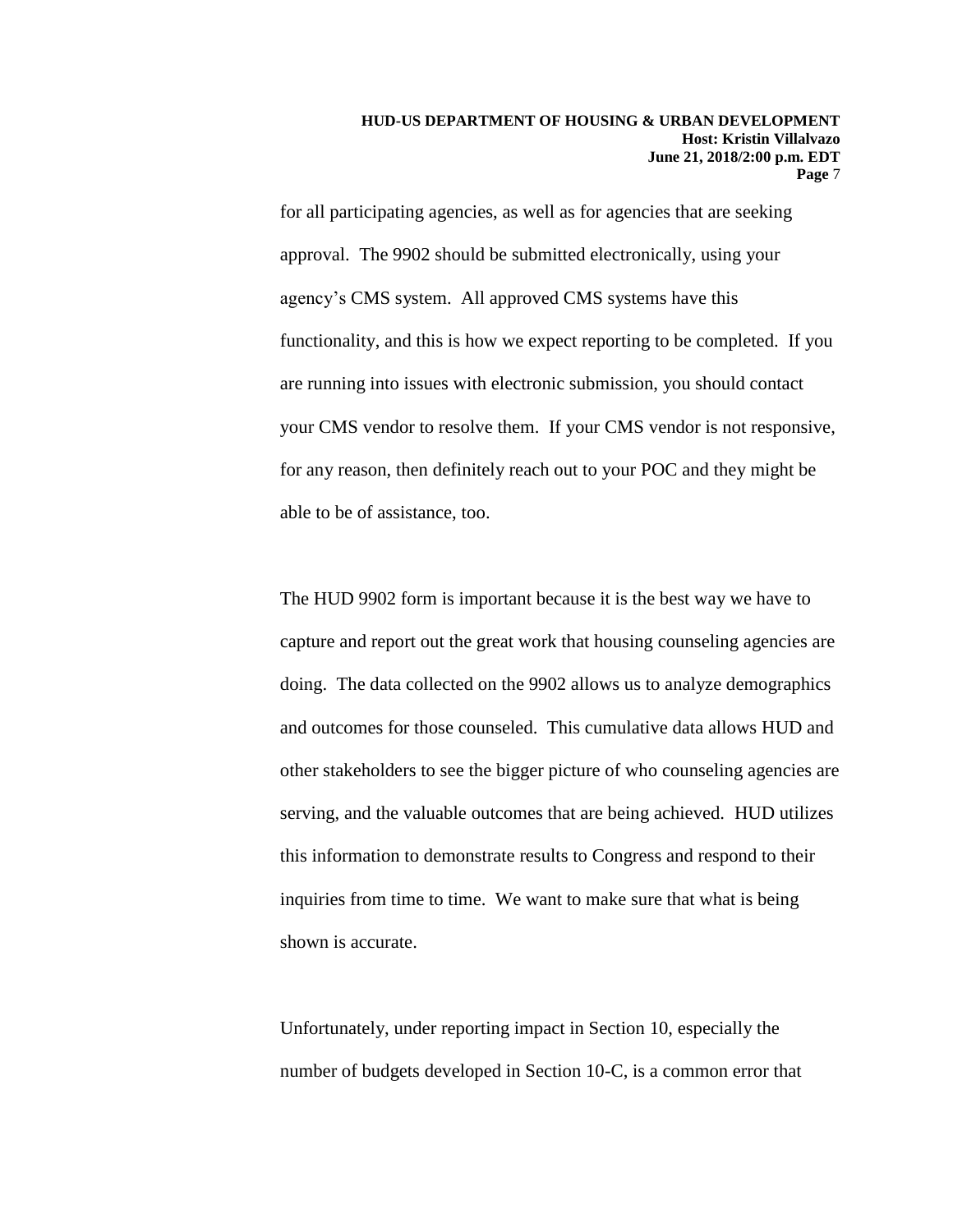POCs see. HUD expects 10-C to apply to nearly all one-on-one counseling clients, because the HUD housing counseling handbook requires the establishment of a household budget the client can afford.

Another common issue is that impacts recorded in Section 10, and they do not align with activities reported in Section 9. When looking at some of these common reporting errors, and thinking about the toolkit, we're hoping that some of these can be resolved in the toolkit. So something like that where you're reporting impacts in Section 10, and they don't line up with Section 9, if you go ahead and take a look at the overview section of the new toolkit, you can see, how can I check my HUD 9902 and make sure it's correct, and this will help you resolve some of these issues, or at least work through them with you.

Reporting high percentage of clients as chose not to respond in the demographic categories is another common, but avoidable error. So we hope that the toolkit will walk you through some ways to work around that. It's also pretty common for data to be submitted under the incorrect fiscal year or quarter, and we have outlined the fix for this in the toolkit as well. Not including cumulative fiscal year data when manually submitting the form into HDS has also been an issue, and incorrectly counting one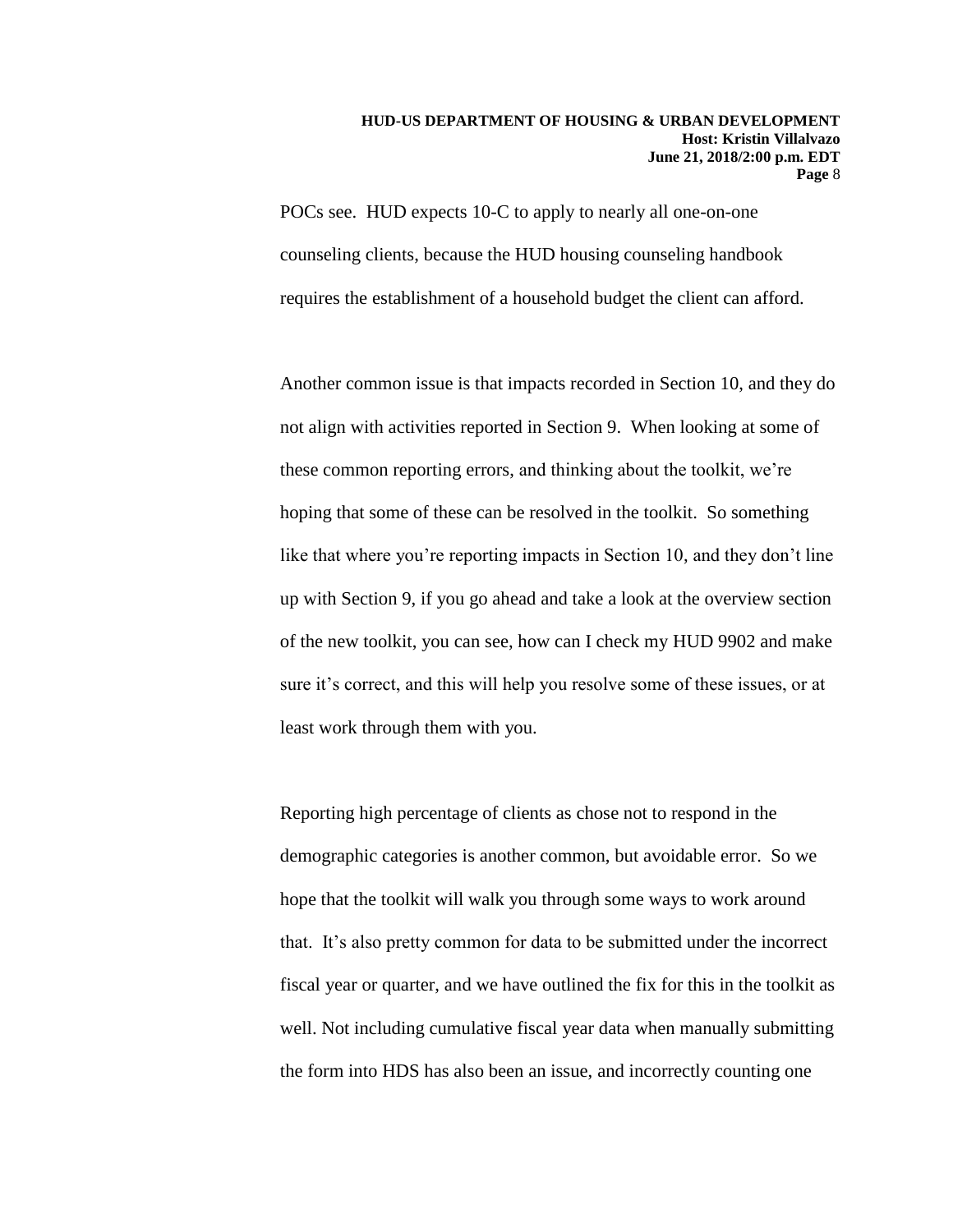client twice, if an education or group workshop is divided into two sessions.

Another thing that we see is inaccurate agency information. Any time an agency's information changes, those changes should be entered into your CMS, and the profile information should be transmitted into the HDS system. This will update it. Agencies should also contact their HUD point of contact for assistance with adding or removing counseling services from its HUD approved work plan, and thus, the HDS profile. So please let us know if those changes need to be made.

Next slide. We have another polling question for you now. What do you think is the most common 9902 reporting error? If you could go ahead and select an option. Just going to give it another minute. It looks like you were all right. The answer is, one, impact data is inaccurate, and to be more specific, agencies are reporting that budgets were developed for less than 50% of those that they counsel.

As I had just mentioned, HUD does expect that this number should be at or near 100%, because the housing counseling handbook requires that a household budget be developed for all counseled clients. Definitely go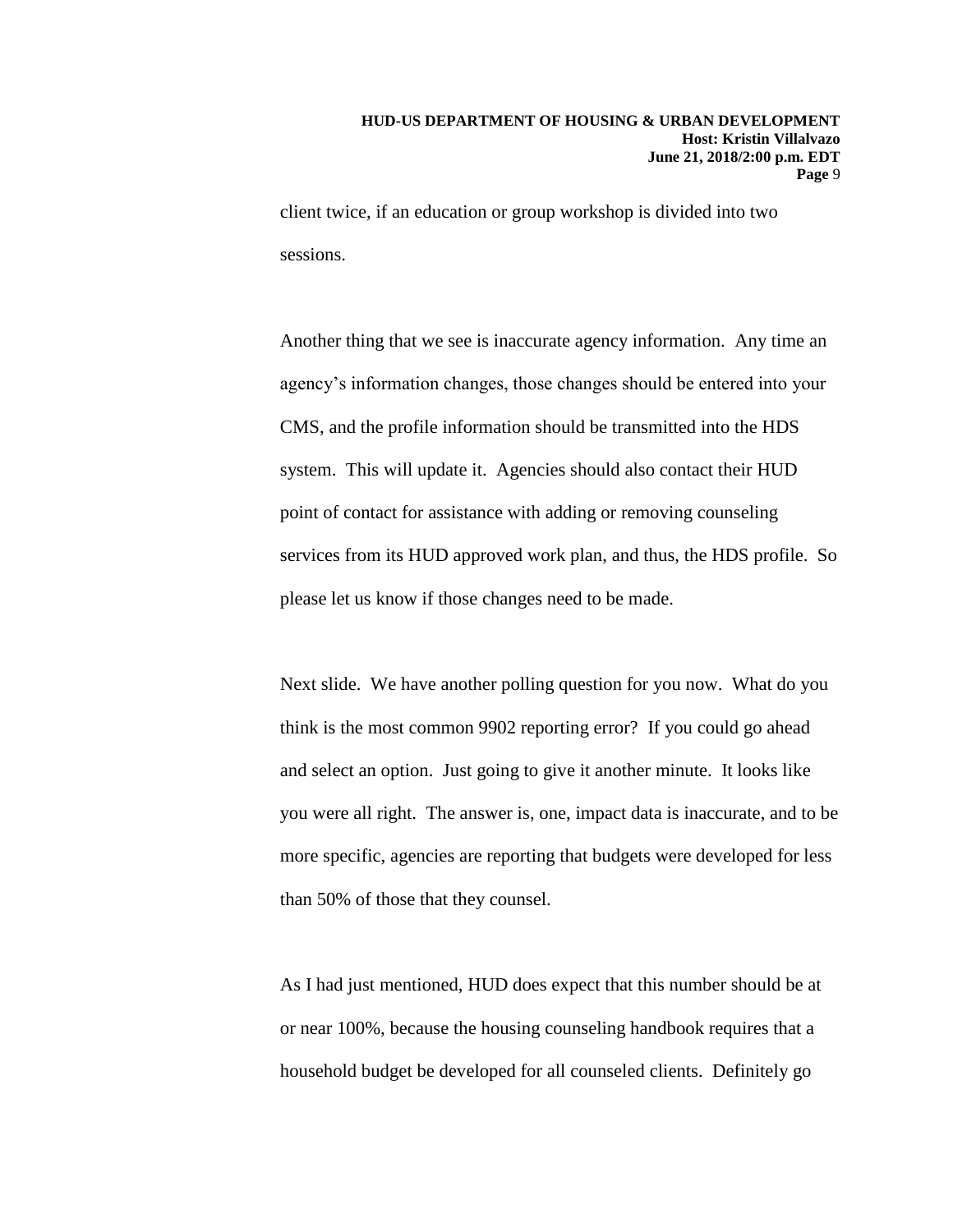ahead and take a look at the toolkit after the webinar, if you look at the completing the HUD 9902 report section, the section-by-section guide, I'm confident that you'll find an answer to the majority of the questions that you have.

I'm going to hand it over to Rachael now to demo the toolkit for us.

Rachael Thanks, Kristin. Hi, everyone, my name is Rachael Laurilliard and I am the Deputy Project Manager on HUD's Housing Counseling Grant. I work for ICS and I'm based out of the New York office, and I also manage a subset of web content and development across the HUD Exchange, including all the Office of Housing Counseling's, many site pages and resources, as well as those for other HUD programs. I'm really excited to share this toolkit with you all today.

> Today I will cover where you can find the HUD 9902 toolkit, as well as the different pages involved in the HUD 9902 toolkit. There are four pages that you'll see and that we'll cover today. The first one is the HUD 9902 general overview page, and the completing the HUD 9902 report. These two pages are brand new, and they contain most of the guidance that Kristin talked about, and we're really excited to share those with you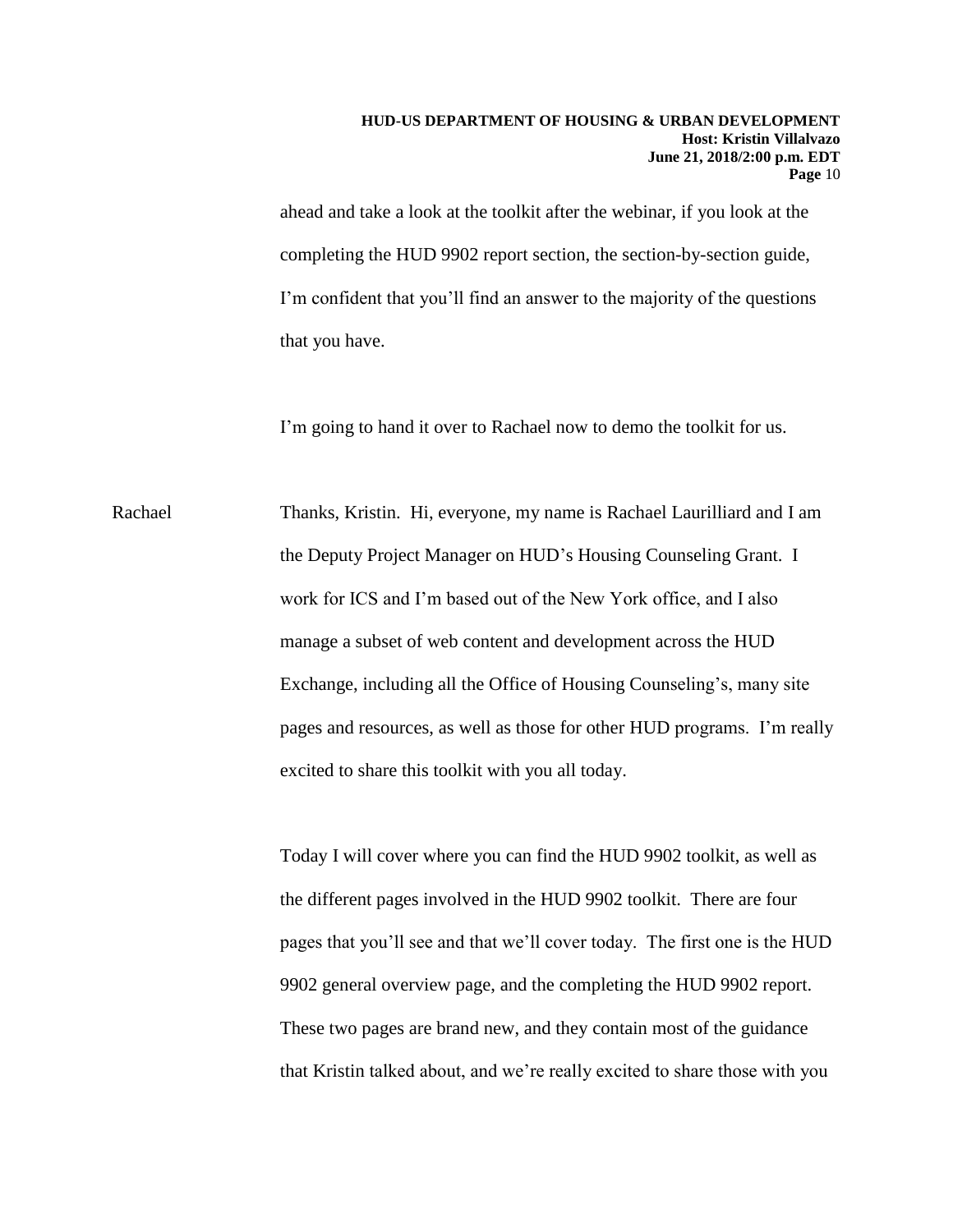because they have a lot of new information, and different functionality that we think will be really helpful for your agencies.

Also, the CMS guidance page and the quarterly HUD 9902 reports page are both included in this toolkit. The CMS page has been updated, even though that's been available on the HUD Exchange for quite some time, and the 9902 reports page has also been available, but we just wanted to highlight that again for everyone, since that shows some of the 9902 data at the national level.

You're probably wondering how you access the HUD 9902 toolkit. So great news, it's really easy to find, it's right on the housing counseling landing page, and I'm going to go ahead and open that page now so we can take a look at how to find it.

So here's the housing counseling landing page, and right now the toolkit is right front and center, can't miss it, because we just announced it recently, but in the future this will be replaced by new products that are launched, so the place that it will live for the foreseeable future is on the right side of the landing page under Systems and Reporting. You'll notice it's right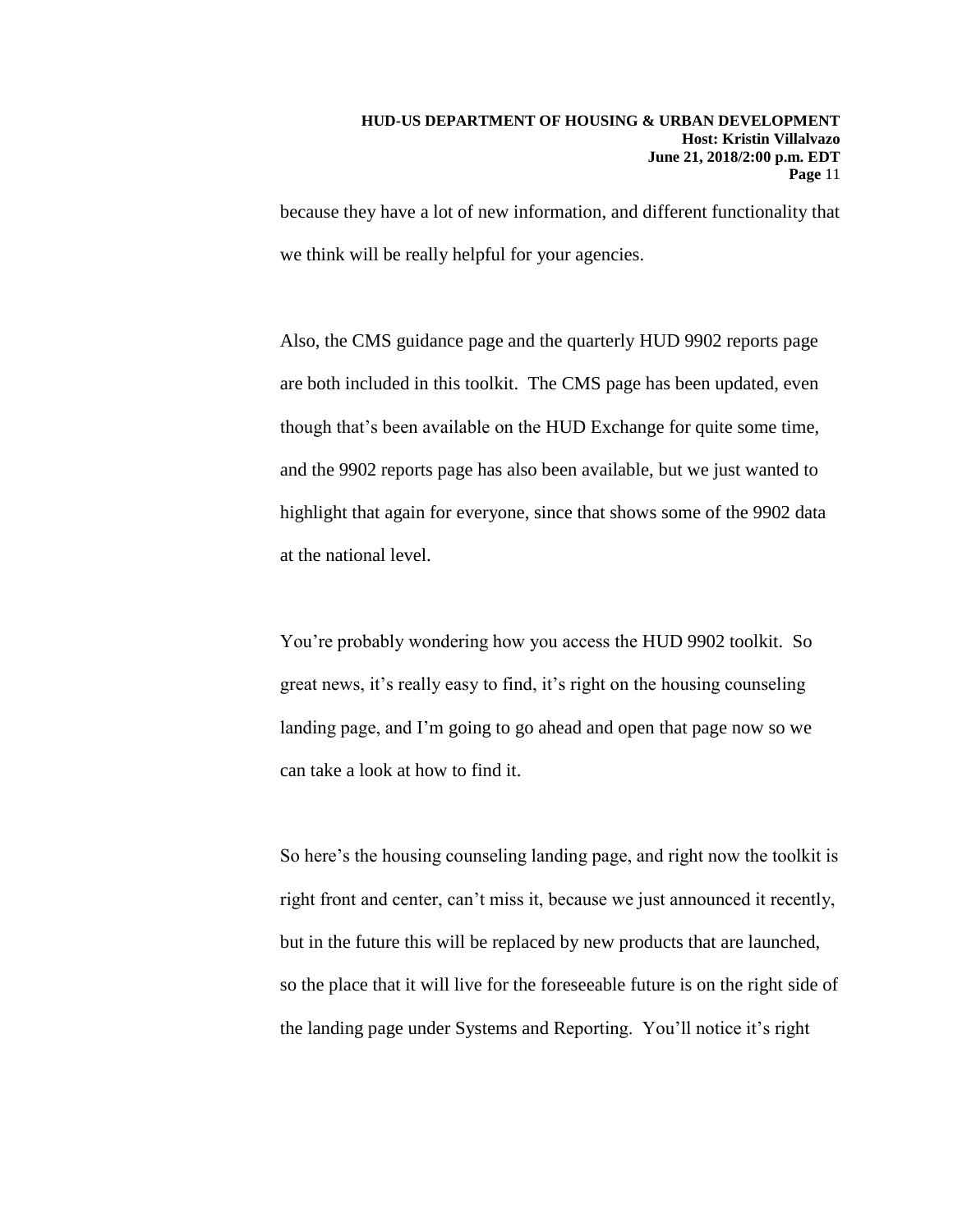under the HDS and CMS page links, that I'm sure a lot you have accessed already, and it has a big, new button next to it, so you can't miss it.

When you arrive at the landing page, you'll see a short overview section that walks through the different pages available to you, and then you'll notice, just different images to click on any of those pages that we discussed.

- Kristin Rachael, this is Kristin. I just wanted to add, for any POCs that are listening, that the link to this page is really short and easy to share, so it's a great resource to be able to send out to any agencies in your portfolio.
- Rachael Thanks, Kristin. First I'll talk about the HUD 9902 general overview page. This page is really important because it walks through the basics of HUD form 9902 reporting, and it provides a lot of just basic information that anyone would need to know before they get into the nitty-gritty of each section of the 9902. Some of the information available includes the reporting period schedule, who files the HUD 9902, how do I report, how do I make sure my reporting is accurate, and then additional 9902 resources that will be super helpful for people looking for old webinars, or FAQs, or anything like that.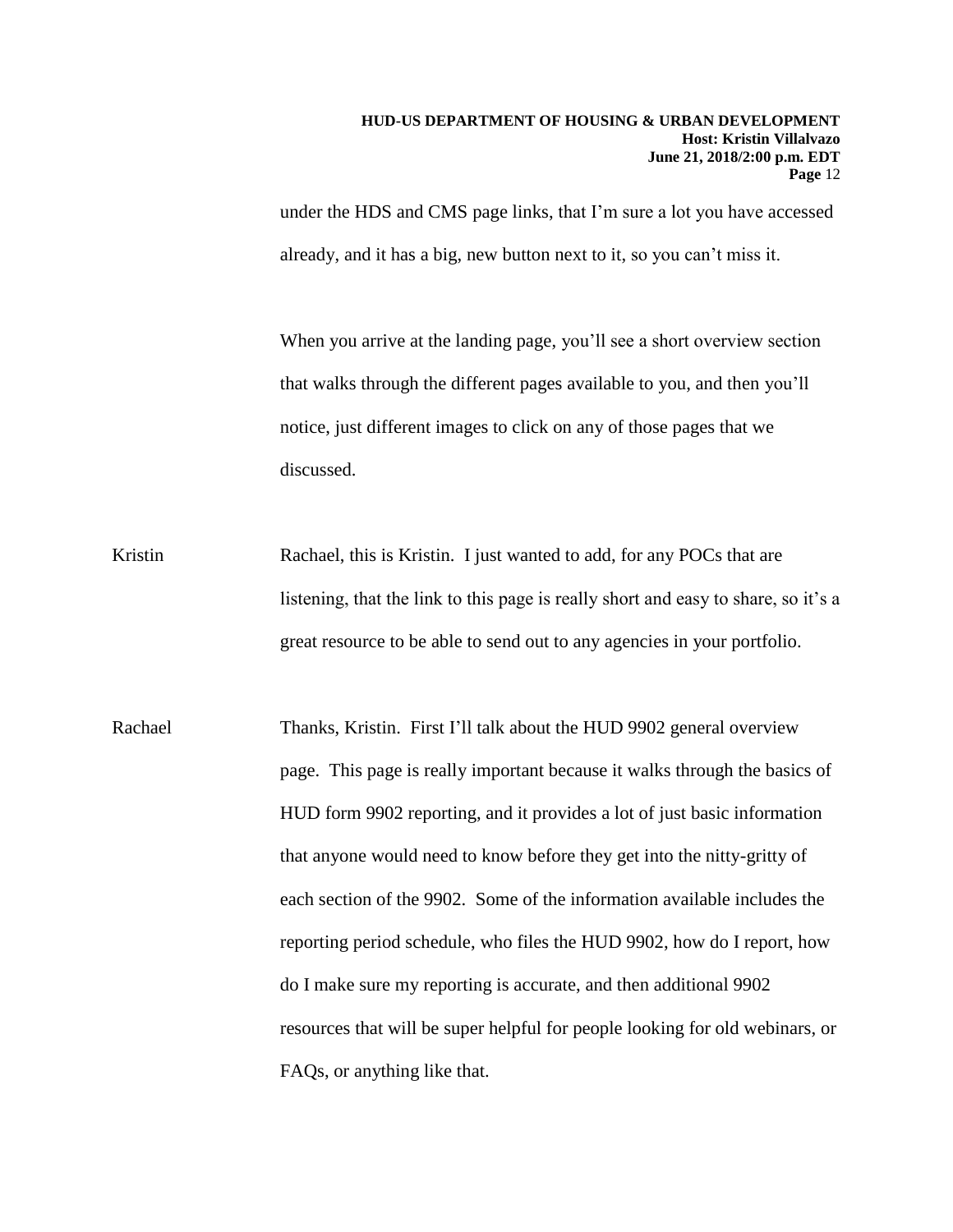The meat of the information on the general overview page is really in the reporting accuracy section of the toolkit, so you'll notice we included a graphic here about how to fill out the three columns in the HUD 9902, whether or not you receive grant funding, and what type of agency you are will affect which columns you need to fill out. There's also sections on how to make sure your reporting is accurate, and how to make sure that it's correct when you submit the form.

I'm going to open that page that you can access right from the landing page. You'll see, at the top of the page, we have the reporting period schedule, front and center, this goes over when you need to submit your 9902, based on each quarter. As everyone knows, the data is cumulative, so if you're reporting for quarter three, you're really reporting for the entire fiscal year up to that quarter.

As you scroll down a page, you can notice that the links on the side are clickable, and you can share those with folks if they need to access them. You're also notice on the how do I report section, there's a helpful hint box about how to check your data and HCS, and these helpful hints are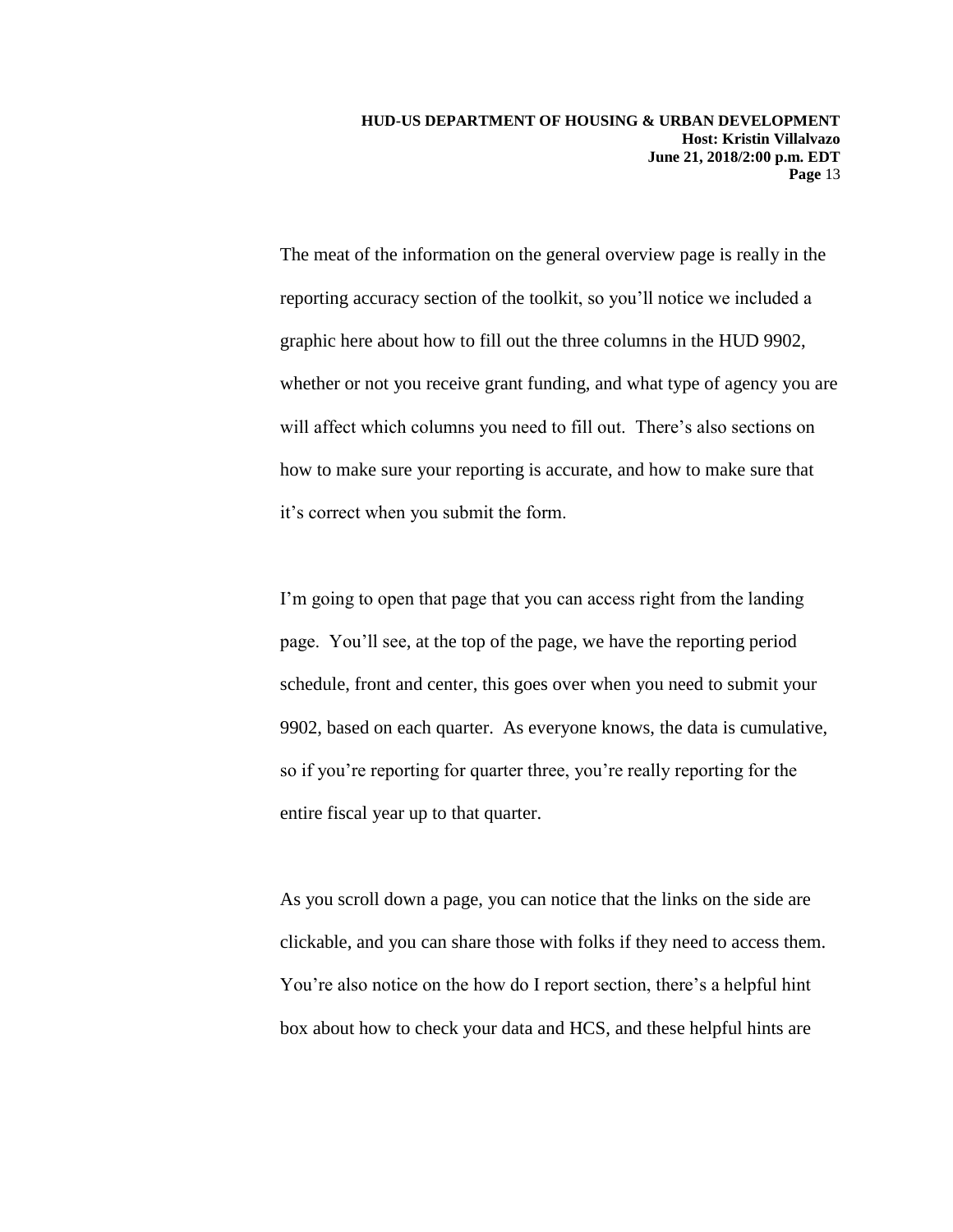included throughout the toolkit, and I'll talk about them a little bit more when we get to the next section.

I just wanted to briefly outline what's included on this reporting accuracy section, since this is so important for counselors to look at and has just a lot of good information. As I mentioned before, this graphic talks about how to fill out each column of the 9902.

As you scroll down, you'll see the how to make sure your reporting is accurate section, which includes all of those common errors and just reporting accuracy issues that Kristin outlined in detail earlier.

And then how to make sure your HUD 9902 is correct. This has a lot of useful tips for counselors. So, for example, if your agency is an intermediary, MSL, or state housing finance agency, you need to make sure all of your sub-agencies have reported, that's definitely a big accuracy issue right from the start.

Also, everyone needs to make sure that all applicable impacts have been reported for each household receiving one-on-one counseling. As Kristin said before, the biggest reporting error that HUD sees is that the impact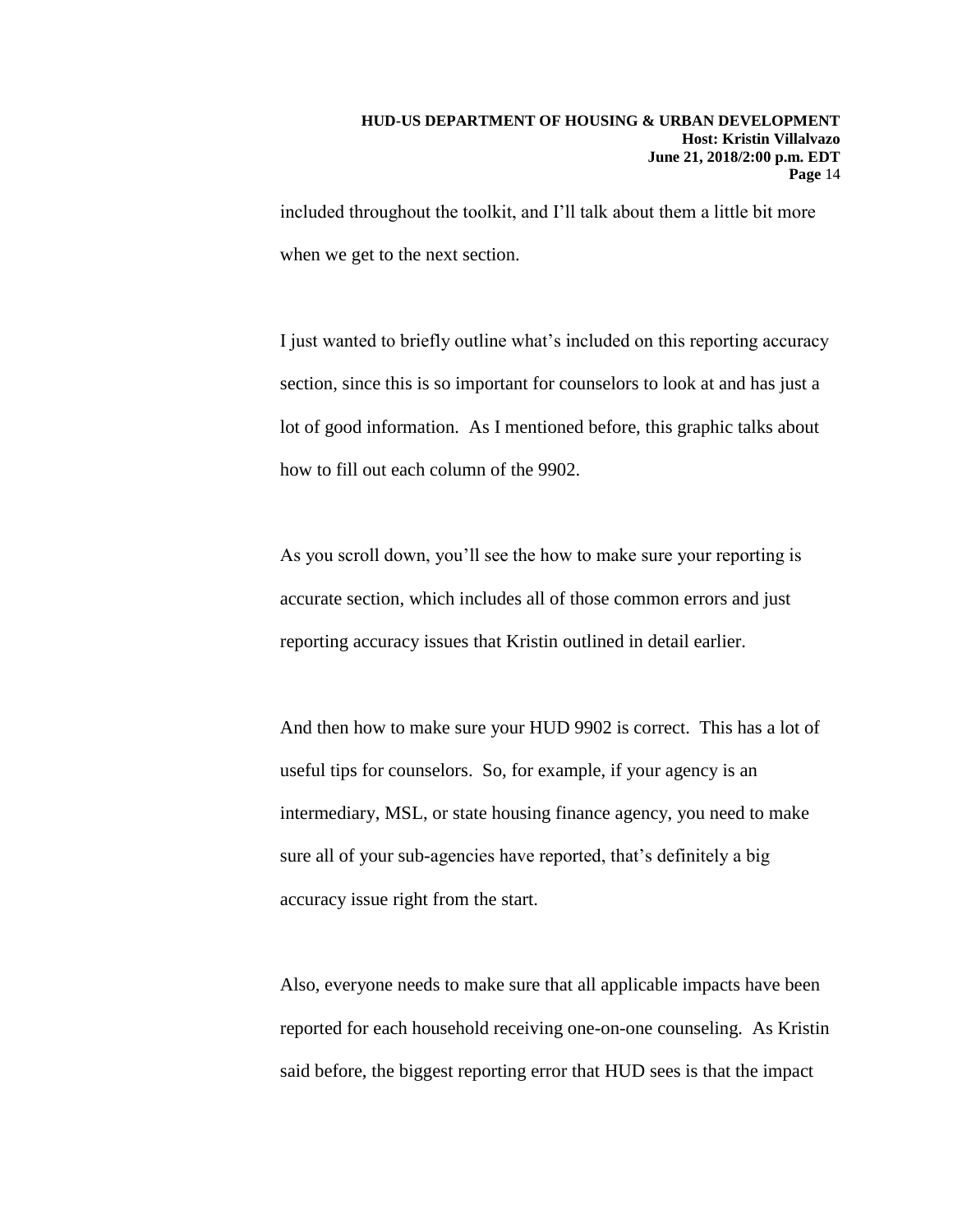data is not accurate, so, for example, some of the tips in this toolkit say that an easy check you can do to make sure your impact data is accurate is to compare it to what's reported in Section 9, and if Section 10—if the total of all of your reporting for Section 10 is lower, or about the same as your total reporting in Section 9, that could be a red flag that the impacts were not reported properly, because for a lot of clients, there are multiple impacts associated with each counseling session, so typically you would expect Section 10 to be higher than Section 9.

If you keep scrolling through the list you'll see the other types of hints for making sure your report is accurate, so this involves budget, comparing the total number of budgets in 10-C to the number of clients that you counseled, in Section 9, since most counseling sessions involve creating a sustainable budget. Housing resources is another Section 10 impact that they suggest checking for accuracy. Also, in general, making sure that the impact reported in Section 10, align with the counseling activity reported in Section 9. Making sure your data reported is cumulative, I went over this before, but you really need to make sure that you're reporting for the entire fiscal year to date.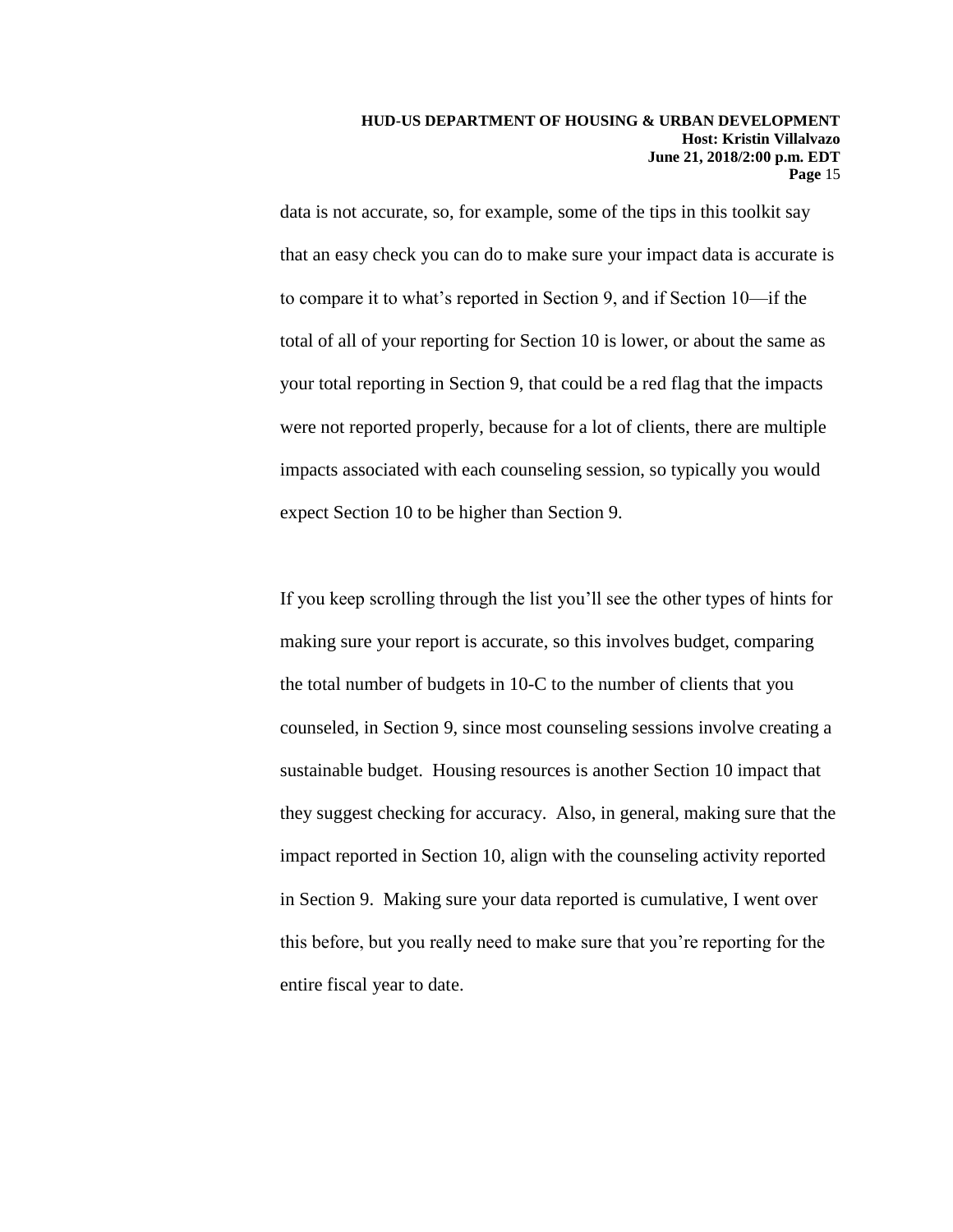Counselors also need to make sure that demographic information has been reported for each household, and you can do some quick checks on each section to make sure that that makes sense, the way you've reported that information.

You also need to make sure that you've reported all activity regarding your funding source in those different columns, if you're a housing counseling grantee. And then finally, you need to make sure your section totals add up properly. Throughout this tool kit we have inserted little tips for making sure that the added total of each section is making sense.

So after you explore this page and look at all of the resources and different tips for reporting accuracy, and just general information, the next page that we've created is completing the HUD 9902 report. This page is really great because it gets down to each section of the report, and gives different tips and helpful hints for each section. We really mind all of the materials from prior webinars, and interviewed HUD points of contact, to deliver the very best information, in terms of how you populate each section, and helpful hints. So we're really excited about this page.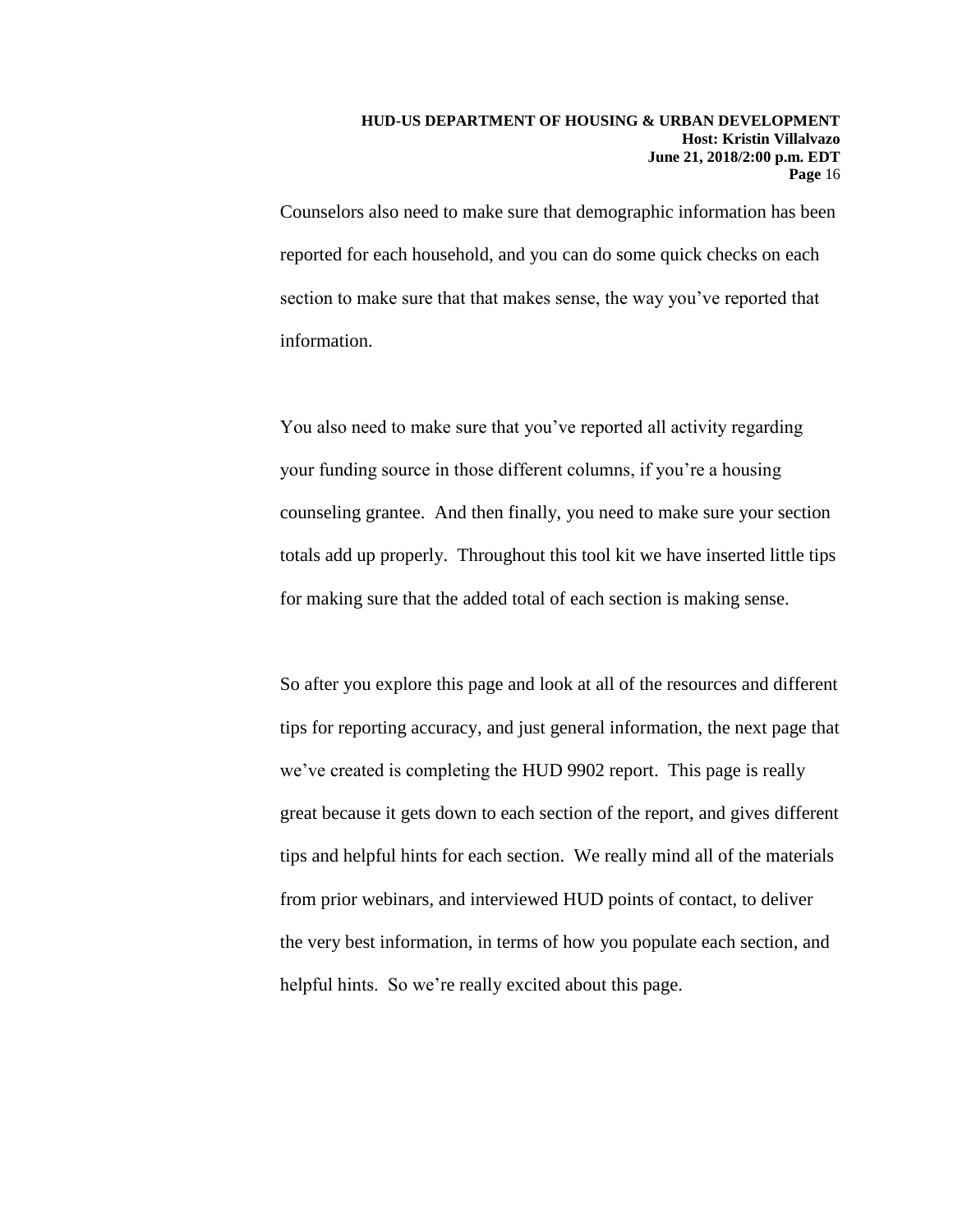Kristin I also wanted to point out that the frequently asked questions that are on this area here, it links directly to the actual FAQ, the actual 9902 related FAQ, so this is a good link for POCs to send out to any agencies that might have these questions. They won't have to do any further searching in HUD Exchange, it'll be right there.

Rachael Yes, definitely. Thanks, Kristin. We're excited about linking directly to those FAQs into the section as well.

> And a lot of these FAQs were updated, specifically for the launch of this toolkit, so when you go to that FAQ section, you'll see some familiar FAQs, but you'll also see some new ones, and some FAQs with additional information. We highly recommend checking those out.

On the page, you'll notice a bunch of different categories to choose from that I just talked about with the FAQs, and then, also, a different category for each section of the 9902 report. The page also has some really cool features, that I will demonstrate in just a second, but just to outline them now, you can download the full toolkit as a pdf, you can also look at the helpful hints on each section, as I went over before, and you can print out just each specific section, in case you only want to view the guidance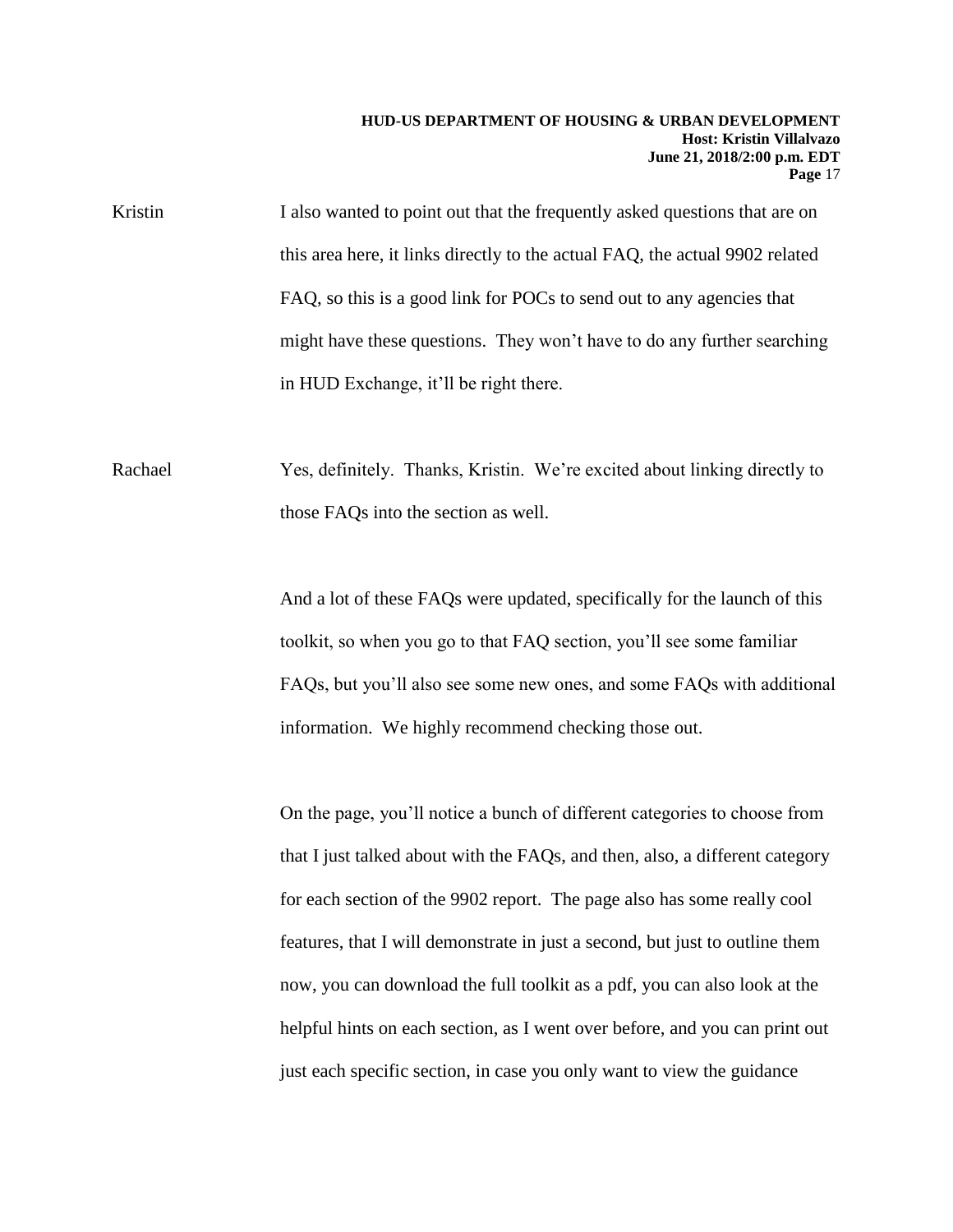printed for Section 8, for example. So we're excited about the new functionality offered here.

Specifically, Section 10 has some cool new hide and reveal functionality, so this is really great because it gives the page a clean look. If you want to open every section and view the guidance for each subsection for Part 10 of the 9902, you can certainly do that, but you can also jump right to the subsection of most interesting to you, or the one that you're having the most issues with, and just open the guidance underneath that section.

I'm going to go ahead and open that page. You can access that page from the housing counseling 9902 toolkit landing page, or if you're already on the general overview page, you can just click this green button, which takes you right to the section-by-section page.

Just a couple things that I mentioned for this page. You can download the full toolkit as a pdf, and this is what that looks like. This is great if you are the type of learner that enjoys reading things, and highlighting them, and having them at your desk. I know others like to read online, but we really wanted to provide something for both types of learners here.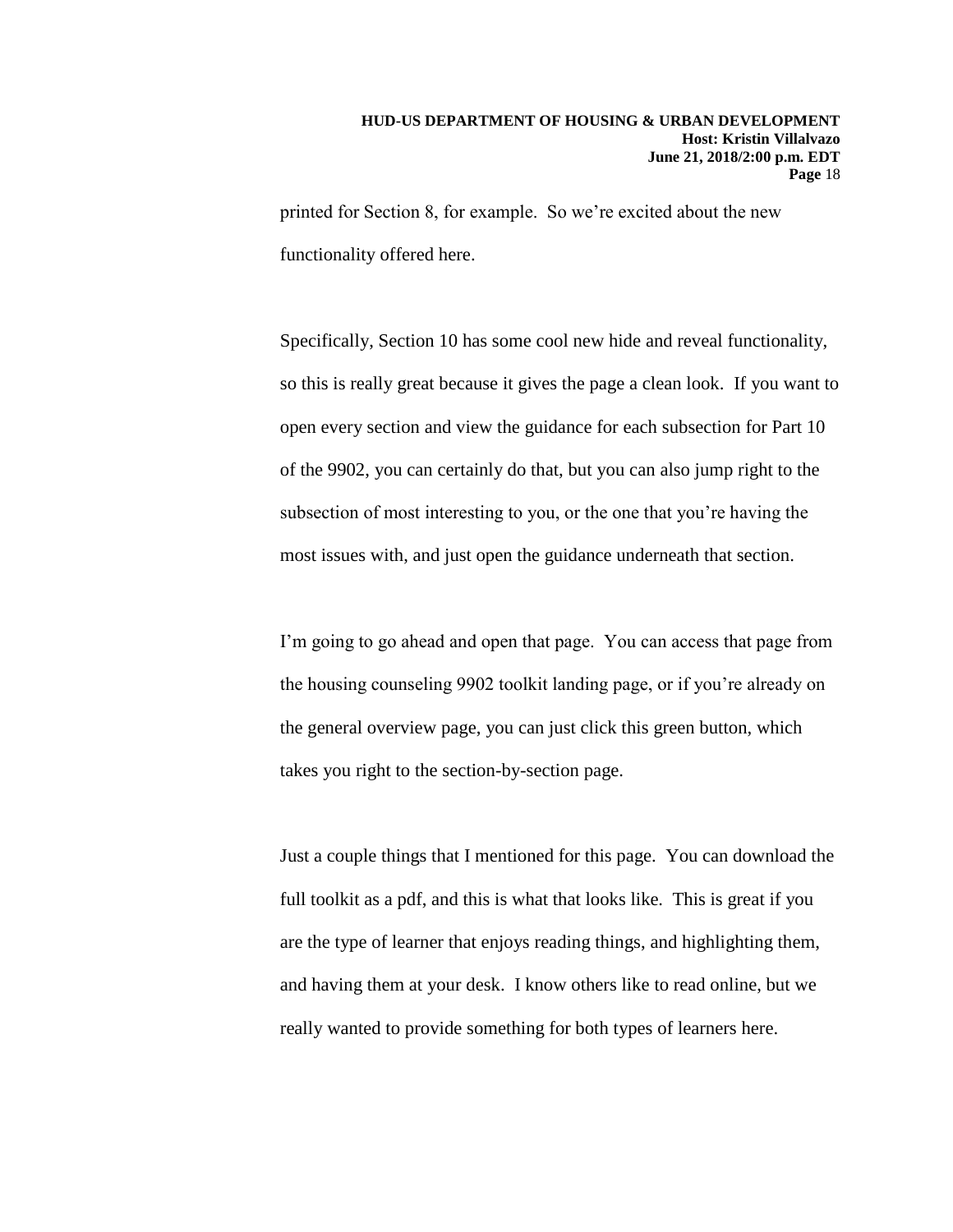The next aspect, which Kristin mentioned, is that you can jump right to each of these specific FAQ pages, and we gathered some of the most common frequently asked questions here, so you can just click right to those questions. You can also click view all 9902 FAQs, and this takes you right to the FAQ database, and as you can see at the top, it's already been filtered for the agency activity report 9902 subtopic. So everything you're looking at on this page already relates to the 9902, you can either scroll the page and click on your question of interest, or you can type a keyword in the keyword search box, and any FAQs that relate to your keyword will show up.

And then just a reminder to scroll to the bottom of the page and click reset if you want to search the FAQs generally, and that will reset all the FAQs in that main section so you can search through all of the housing counseling FAQs.

Back to the section-by-section page. The next thing I wanted to highlight was the helpful hints on each section. Every section has the subsection title, a little bit of information about how to fill out the section, and then a helpful hint about issues people might see with that section, or how to make sure you've reported properly, and these change from question to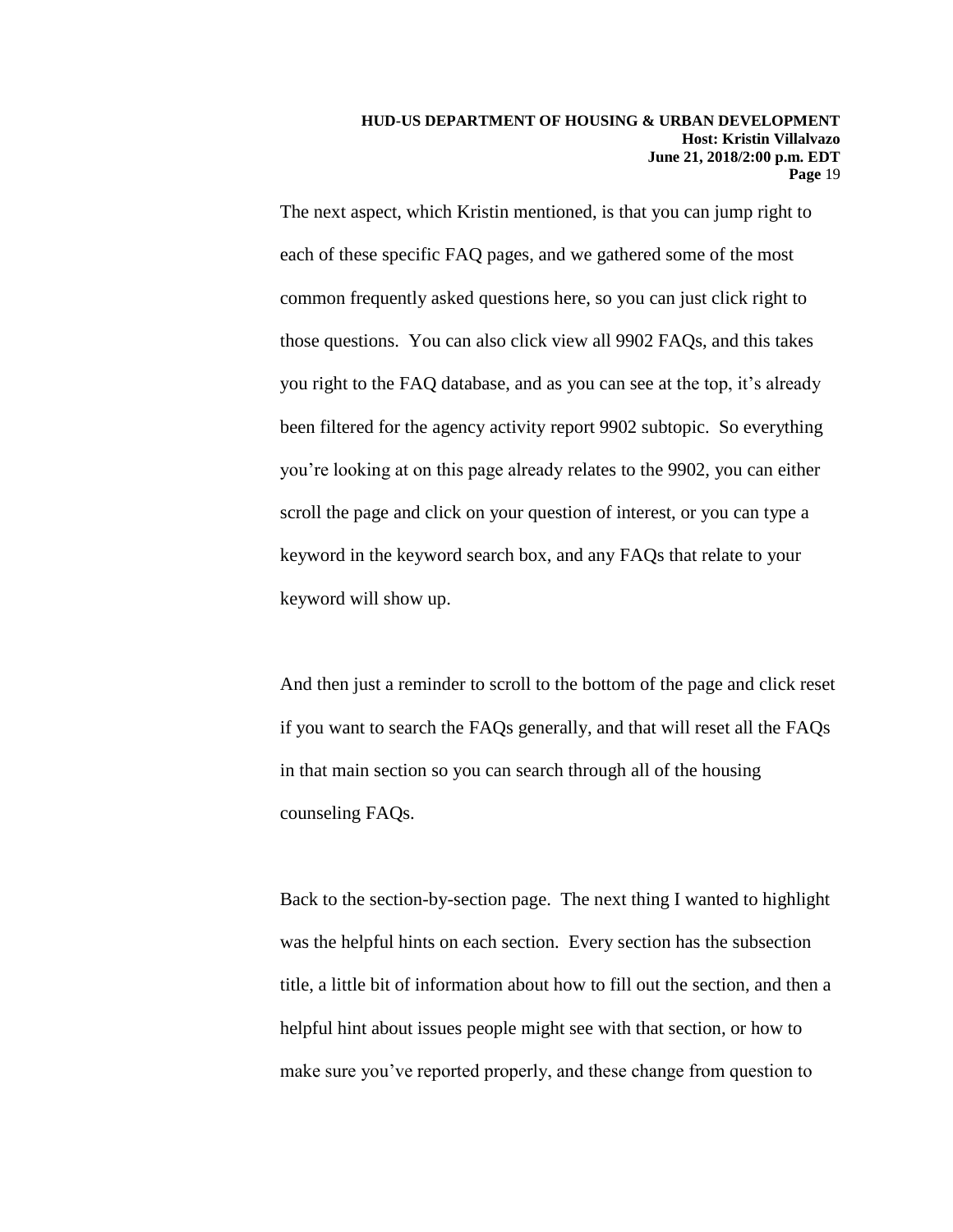question, and you'll notice at the bottom of each section it tells you how to do some simple math to make sure that your reporting totals are accurate.

The next thing I wanted to highlight was this print button at the top of each toolkit section. Let's say you really just want information about Section 9, households receiving one-on-one counseling, you can go down to Section 9, and then you can select the print button at the top of the screen, you want to print that out, let's say you want to keep it at your desk for when you're reporting so that you can refer back to it, and it will print out just the Section 9 information on the page you're looking at. We think this will be pretty helpful for folks who want the information, but they don't necessarily want to print out the entire toolkit.

And finally, I wanted to demonstrate the Section 10 hide and reveal that I talked about earlier. Like I said, you can either click on every heading in this page, if you'd like to read all the information. So, for example, let's say I didn't know much about impact reporting, I would start with the general guidance for completing the section, and it would reveal the helpful hint beneath it.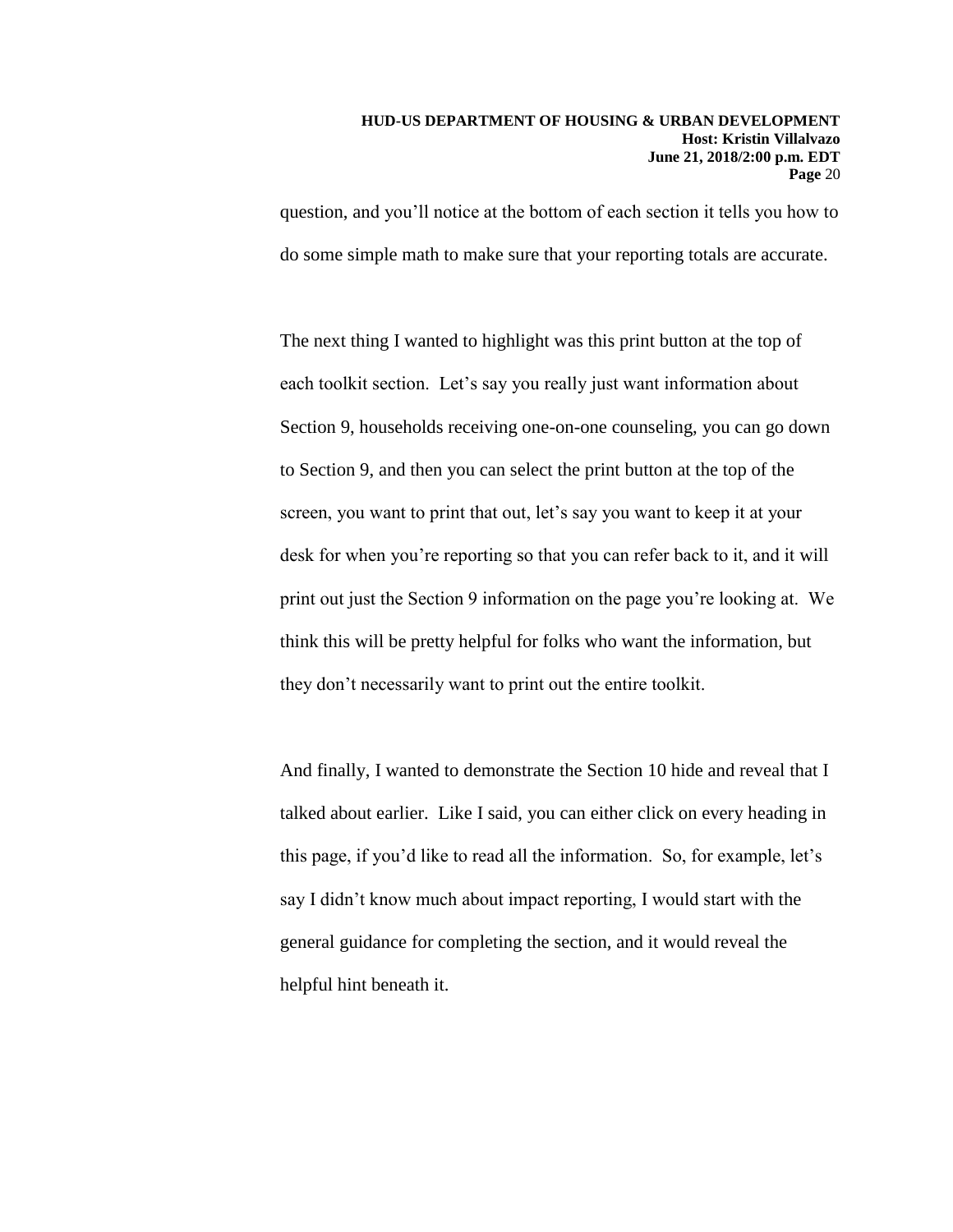You can see a lot of these helpful hints are pretty lengthy, so we're hoping by hiding and revealing this information, as needed, we're not inundating folks with unnecessary information. If you've been reporting for a long time, you might not need to open up the tips for conducting follow-up, for example, but let's say you just want more information about Section 10-E, you could just jump right there, click open that helpful hint, and really get the information you need from the start.

You'll also notice on this page, there's something called section time case studies, on the left side of the page, and here we've really worked to provide folks with two different case studies that are examples of the types of clients you might be counseling on a regular basis, and how you would be reporting them on your HUD 9902. I think this will be super helpful to give real world examples of conducting follow-up, reporting impacts, and things like that, with an actual client. It's easy to read through all these tips about making sure your totals add up, but at the end of the day, people need to know how to actually report on the clients that they're serving. We're really hoping that the section time case studies help people with that issue.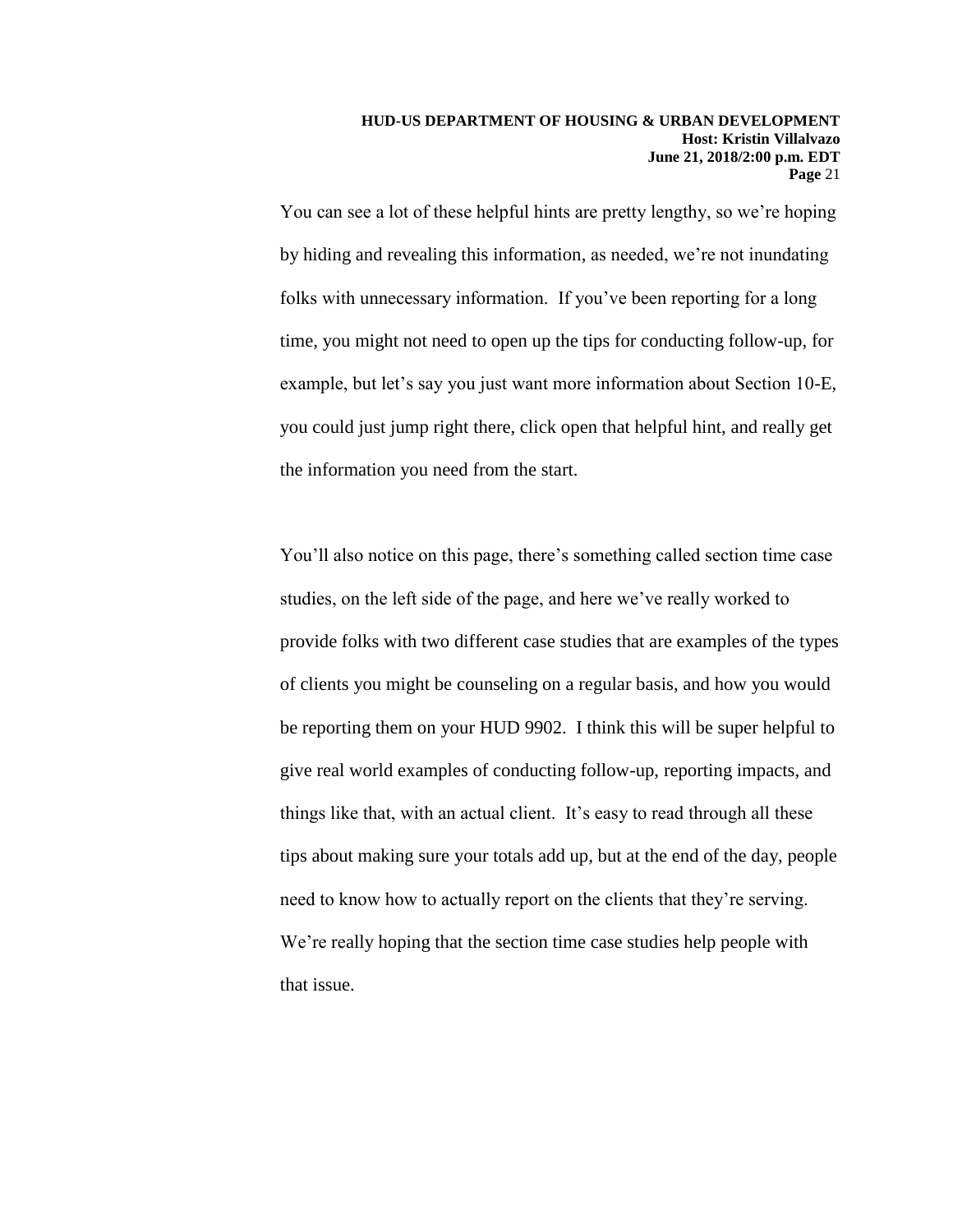Now I'll just read one of the case studies we've provided, just as an example of the type of information available, and so that folks can start thinking about how to use these case studies to help them with their reporting.

Here is the case study. A client visits your agency for one-on-one prepurchased counseling. Before attending one-on-one counseling, the client has already completed a homebuyer education workshop. During the counseling session, you work with the client to establish a household budget. You also encourage the client to start saving part of each paycheck to establish an emergency fund, and you provide information about down payment assistance programs that may help them achieve their homeownership goal.

So how many times would you report that household on your HUD 9902? The answer is twice. The household receives two distinct services, homebuyer education, and pre-purchase counseling. So you are to report that household twice, two times in each of the appropriate demographic categories in Sections 3 through 7, once in Section 8-F for homebuyer education, and once in Section 9-C for pre-purchase counseling.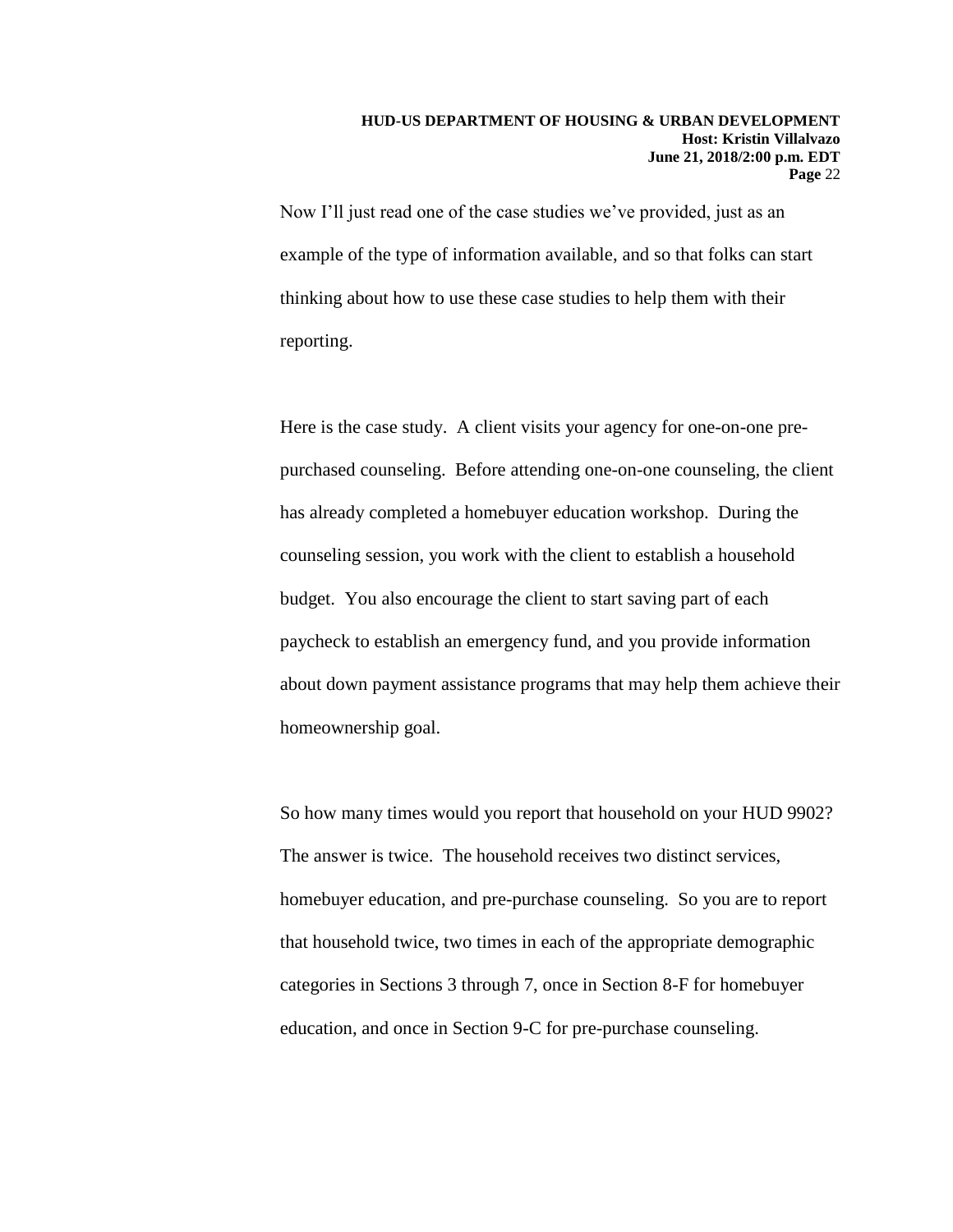Then you also need to report them in Section 10 for impacts. To report the impacts you would need to conduct follow-up with that client. So after the initial counseling session, there are three impacts that you could potentially apply to the household that you need to ask about during follow-up.

The three potential impacts are 10-D, increased financial capacity by saving; 10-E, gained access to housing resources by applying for down payment assistance; and 10-J, purchased housing.

One month after the counseling session, you call the household to follow up regarding their progress in meeting their homeownership goal. You ask whether the clients have started saving for an emergency fund, and the clients confirm that they have. You also ask whether they applied for down payment assistance, and the clients explained that they decided not to apply, because they are not ready for homeownership at this time.

The answer to this one for outcomes would be that you only report for 10- D, households that improved their financial capacity, however, you don't report for 10-E or J, because they did not decide to follow through with their home purchase.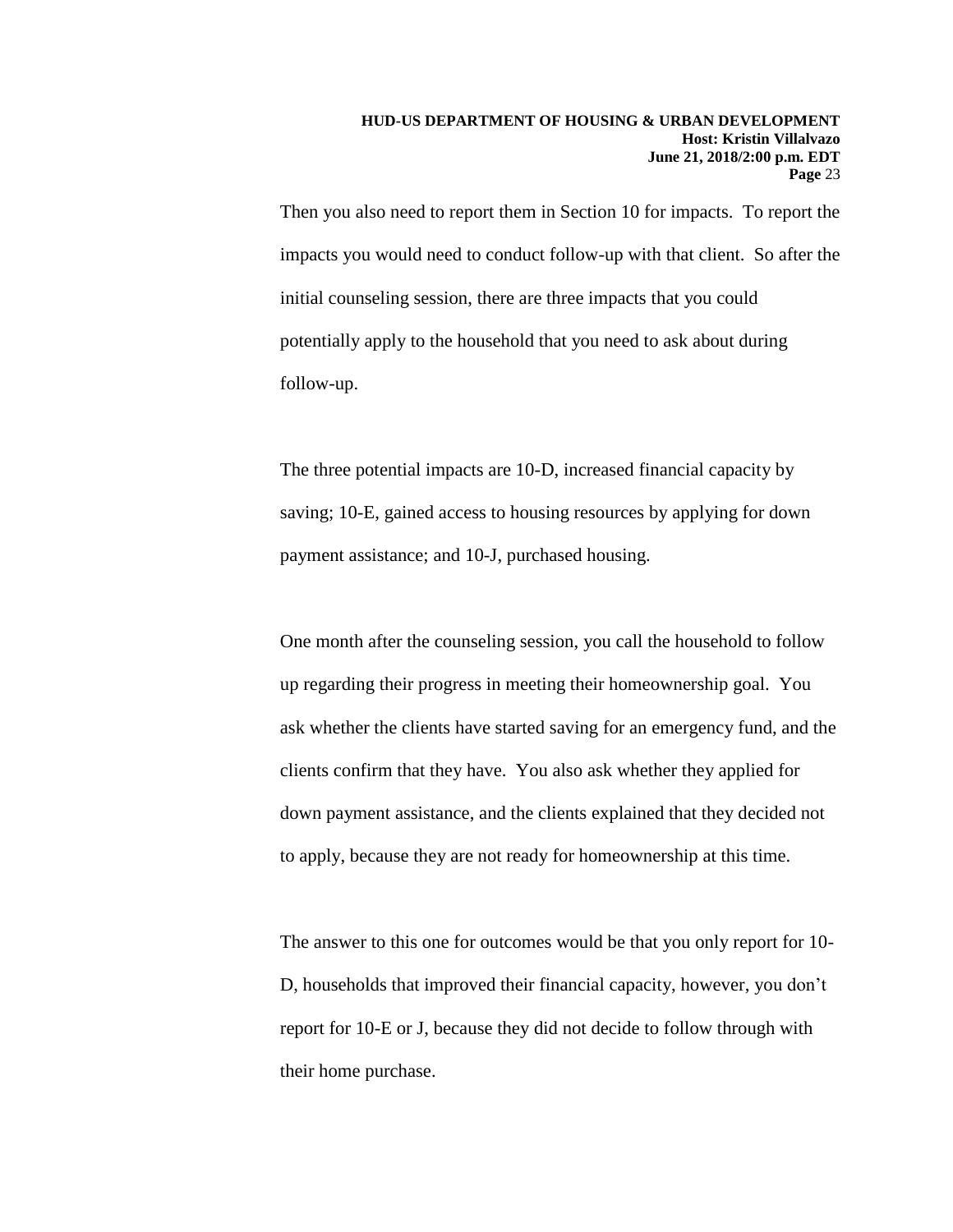Next I just wanted to briefly touch on the client management system page. This page was already available on the HUD Exchange, but as part of the 9902 toolkit process, we updated several sections, added some new sections, such as CMS benefits, and then updated some of the information, for example, the technical systems and helpdesk has been refreshed with the latest guidance.

The CMS page can be pretty useful if you have any questions about client management systems, so we definitely encourage you to check this page out, and again, this is available right from the 9902 toolkit landing page.

The next page that we wanted to highlight is the quarterly HUD 9902 reports page. These are Excel-based performance reports, and they are based on national level data. So if you're curious about how different counseling agencies are reporting at the national level, you can take a look at these reports. They're posted quarterly.

In the future, we may make some data available using pie charts, graphs, etc., but we're really still in the exploratory phase for this, so if you have a 9902 data related need, or an interest in viewing program data at a glance,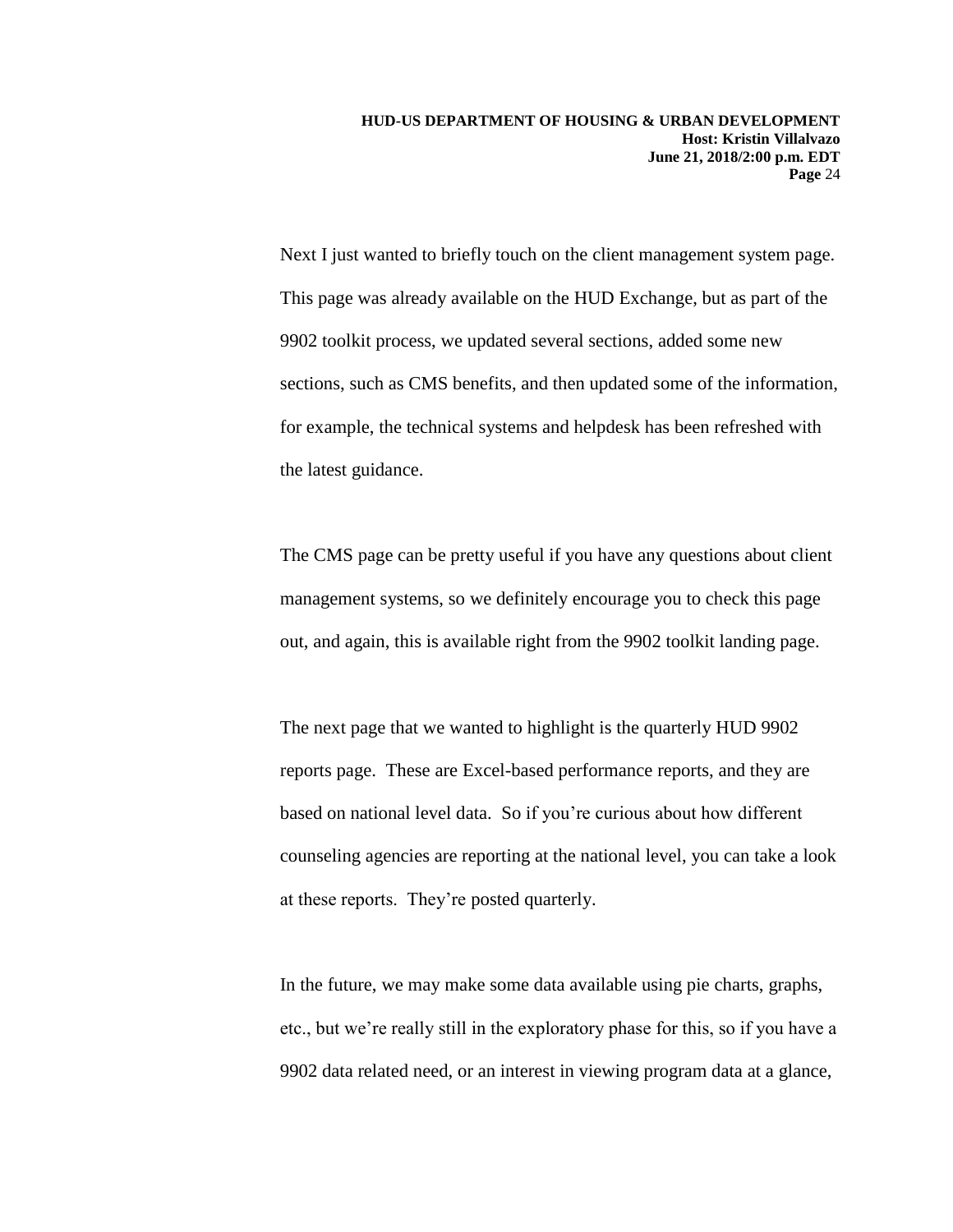please let us know, and we'll take your suggestions into consideration when we develop future data displays and reports. You can contact housing counseling, housing.counseling@HUD.gov, with a subject line 9902 data display, or you can reference this webinar, and let us know what your data display needs are, and we can definitely take those into consideration moving forward with this work.

Kristin This is Kristin, and I just want to reiterate what Rachael just said. We want the data, that you spend time reporting, to be useful to you. So please reach out to us and let us know if there's some way that we might be able to present the data that would be helpful to you, or perhaps have a tool outside of HGS that checks your submissions for potential errors, anything like that. So we're definitely open to suggestions, and please submit those to us.

Rachael Thanks, Kristin.

Kristin Rachael, if you don't mind, can you just show the online toolkit, and just show cases one and two?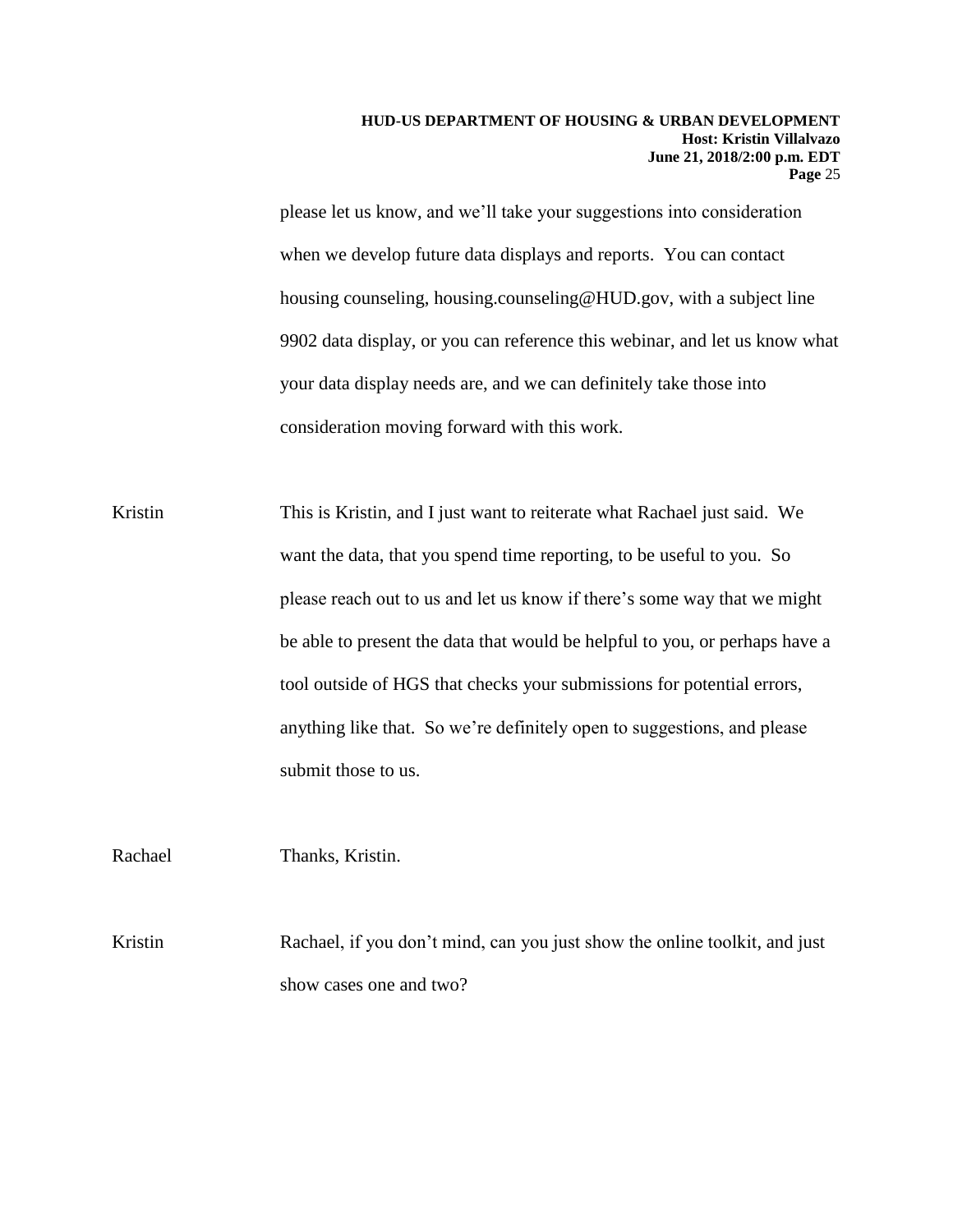Rachael Sure. This is the case study page, and you scroll down, and you can see there's a chart that checks which outcome, or which section you need to be reporting your clients in for each case study.

> Again, each of these sections on the toolkit has a unique URL, so if someone is looking just for the case studies, you could go to this toolkit, copy the URL, and send them right there.

Finally, we have a polling question. When do you all plan on using or viewing the 9902 toolkit? You can let us know. I'll just give folks a few seconds to respond. All right. Looks like a lot of you are planning on using it over the next few weeks, so right when this webinar is over, which is great, and a lot of you said before the end of the quarter. To the 6% that already viewed and used it, we love to hear that, that's awesome, and we love that you love 9902 data.

I'm going to hand the webinar back over to Kristin, and she's going to talk about some of the resources available to you, and wrap up.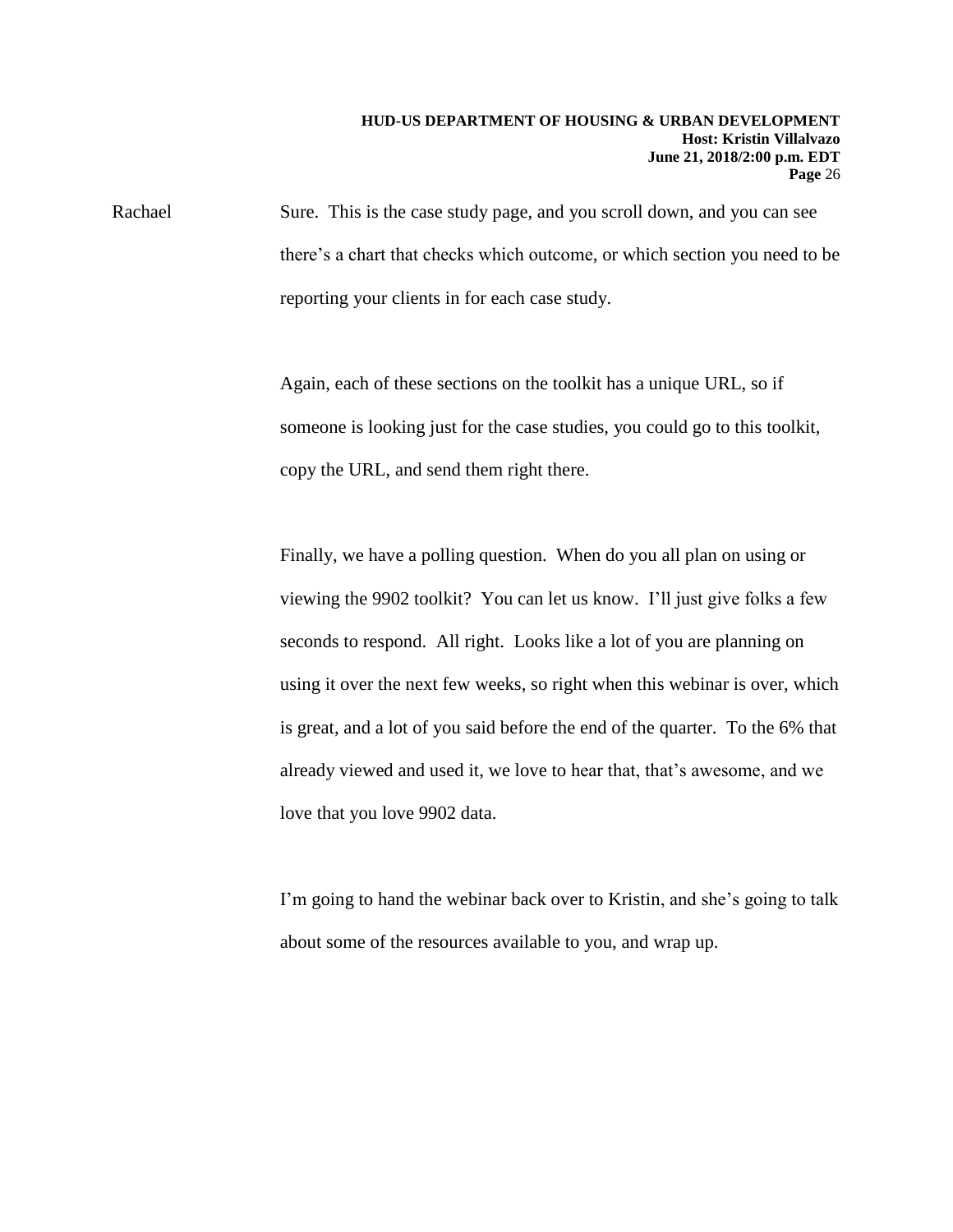Kristin Thanks, Rachael. Yes, we have some resources listed here on the next slide, probably mostly helpful for when you download the webinar, or look at it in the archive.

> Here's some direct links to the 9902 toolkit for your reference. We have the main page, the overview area, and then each of the sections there. We also have a link to a copy of the HUD 9902 form, with instruction, and those frequently asked questions that are specifically 9902 related.

> We also have a link here to the HCS page. In that page, you can find a list of all the approved CMS vendors and contact information. If you do have a problem and need to contact your CMS vendor, that's a good resource to have.

Next slide, please. We're now going to open it up for questions, if the operator wouldn't mind queuing up some phone calls for us, and also providing instructions for the audience.

Moderator [Operator instructions].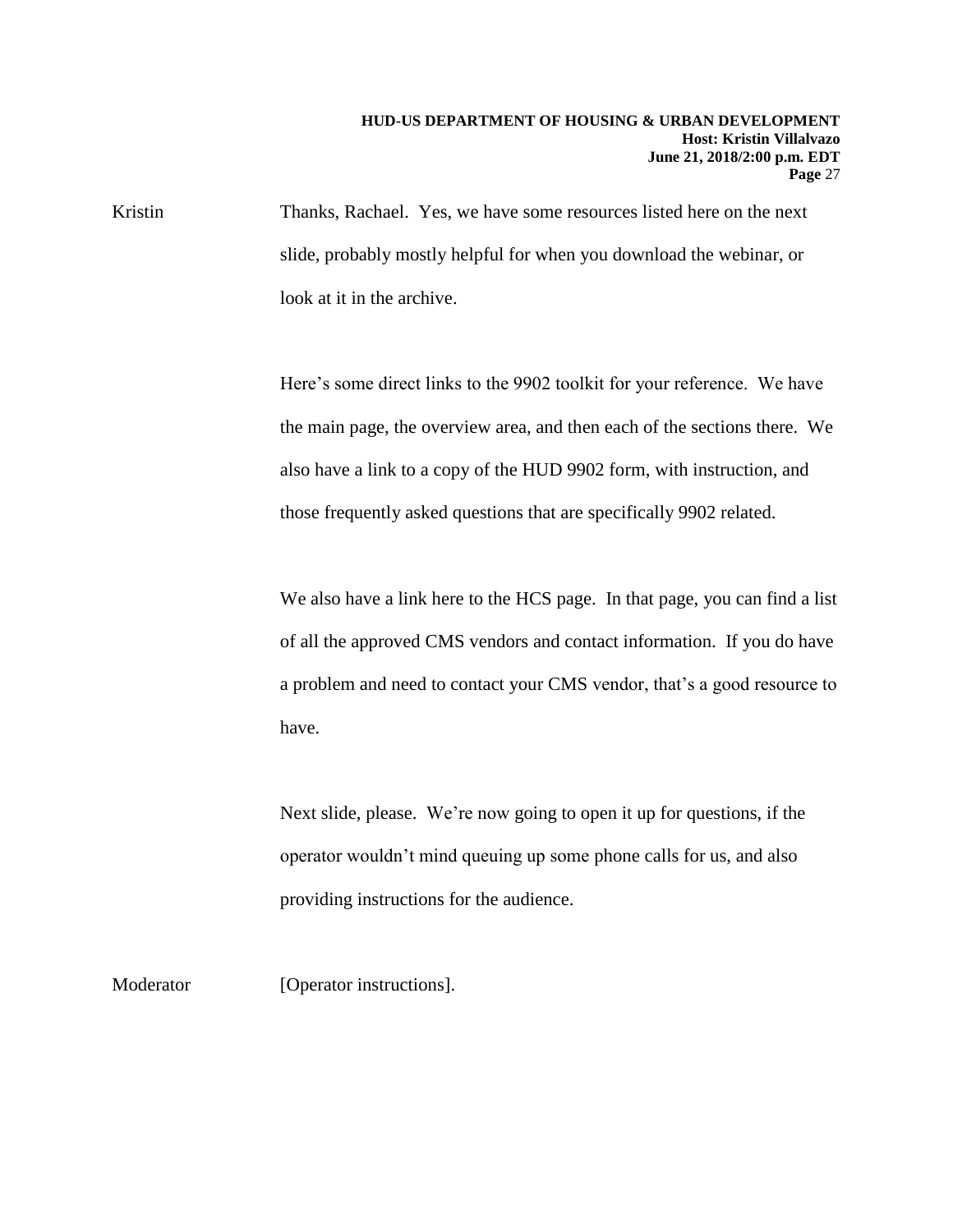Melissa All right, Kristin. We do have some questions that were sent over messaging that we could start with before someone is queued up. How about that?

Kristin That sounds good. Do you mind reading the question off, Melissa?

Melissa Yes, definitely. The first question is from Ron Romano, thanks for your question. He is asking, "What's the best way to correct previous quarters which have already been submitted?" I think he's talking about the 9902.

Kristin Okay. This is covered in the overview section of the toolkit in how can I check that my submission is accurate. And Rachael is pulling that out for us now. In general, most of the time you can just go back in and resubmit your data for whatever quarter that you're correcting. If you're talking about a quarter that's already been locked down, you should send an email to your POC, and let them know what quarter you would like to change and why, and they can reach out to the folks in our team that manage the HDS system and get that open for you.

> On the screen now, you'll see, this is sort of directed at, if you submitted your information under the wrong quarter, but it does give you some tips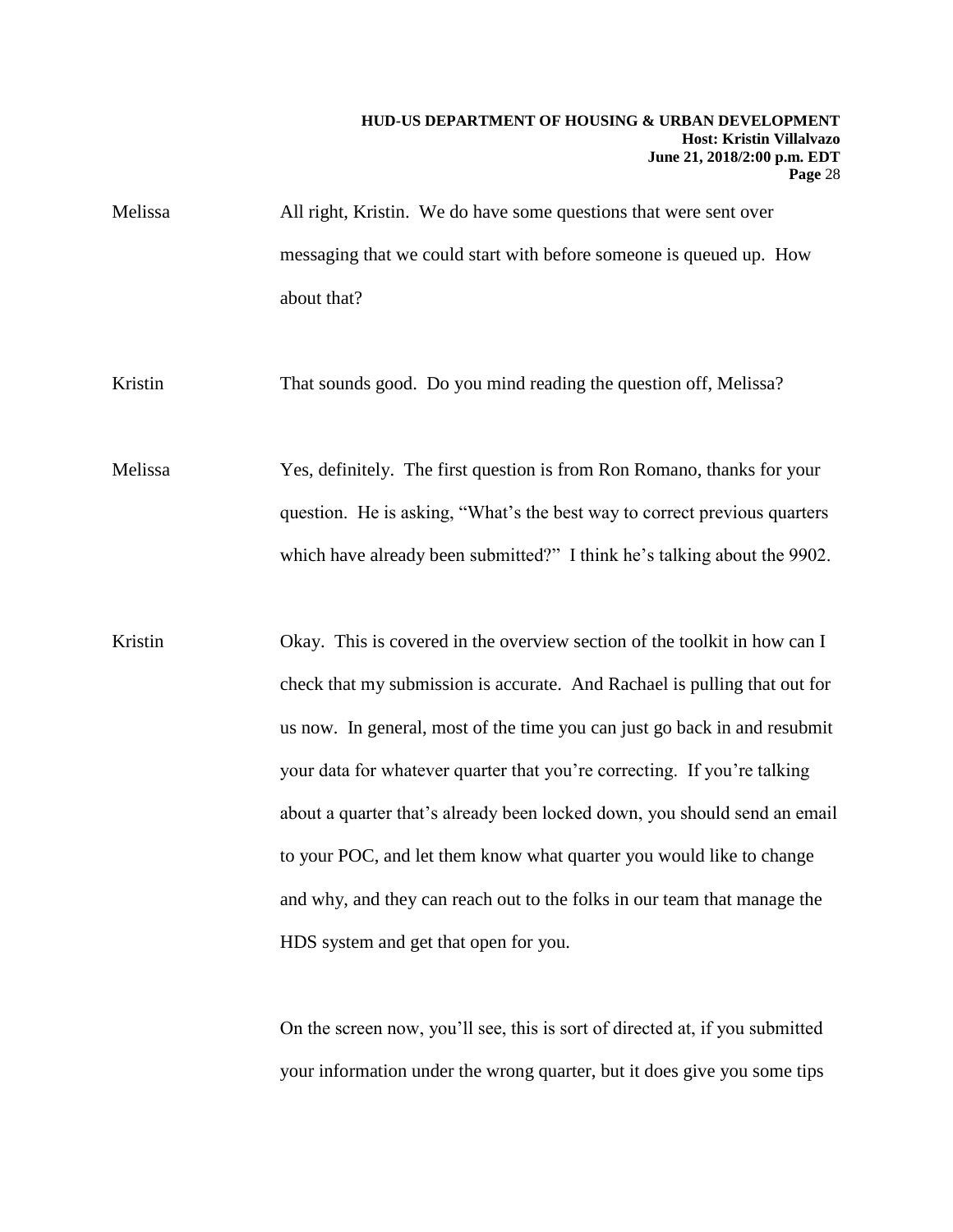on how to fix it. And like I said, if it is for a quarter that is locked out, you can go ahead and reach out to your POC.

Melissa Do we have a question queued up?

Moderator [Operator instructions].

Kristin I'll take the next one from you, Melissa.

Melissa We do have a question about, "Are we on the presentation? You said that non-HUD funded agencies have to report, you also said that agencies that are applying for HUD approval should report. Could you please clarify this?"

Kristin So the slide, I believe, said that not approved agencies have to report. The only circumstances in which that is true is for a non-approved agency that is seeking approval. So if your agency is in the process of applying, or would like to apply to be HUD approved in the near future, it would be asked to then to submit a 9902.

Melissa Thank you. Do we have any questions in the queue yet?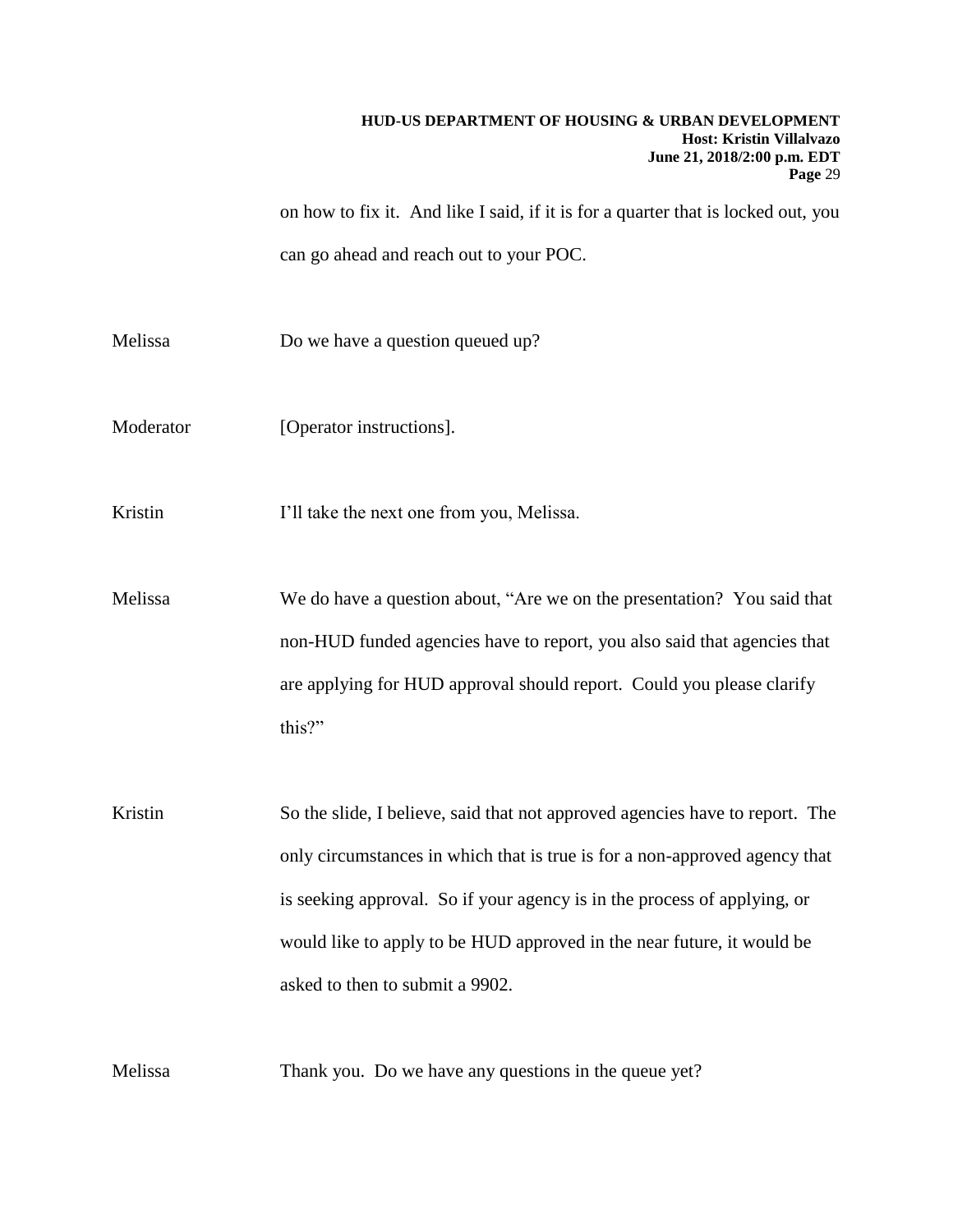Moderator We do have one question in the queue, it comes from the line of Sandy Daters [ph]. Please go ahead.

Sandy Hi, I have a funding source that was asking me to make two separate client physical files, and two separate clients on my housing counselor online program, and I feared that his was going to report inaccurate information on my 9902. I could use some advice, please.

Kristin Rachael, I'm wondering if you could pull up for us in the, I guess in the old review area, something that would show us how many times to report a client. I think there's something in there that says for each distinct service.

> Anyway, so it sounds like, if you had a client that received two distinct services, then they would be reported twice, however, I don't see a need why you would have to make two separate file holders for them, or make it two different clients in your CMS system. I know that all CMS systems are different. So you might have to ask your CMS provider if that automatically will get brought up into your 9902, if electronically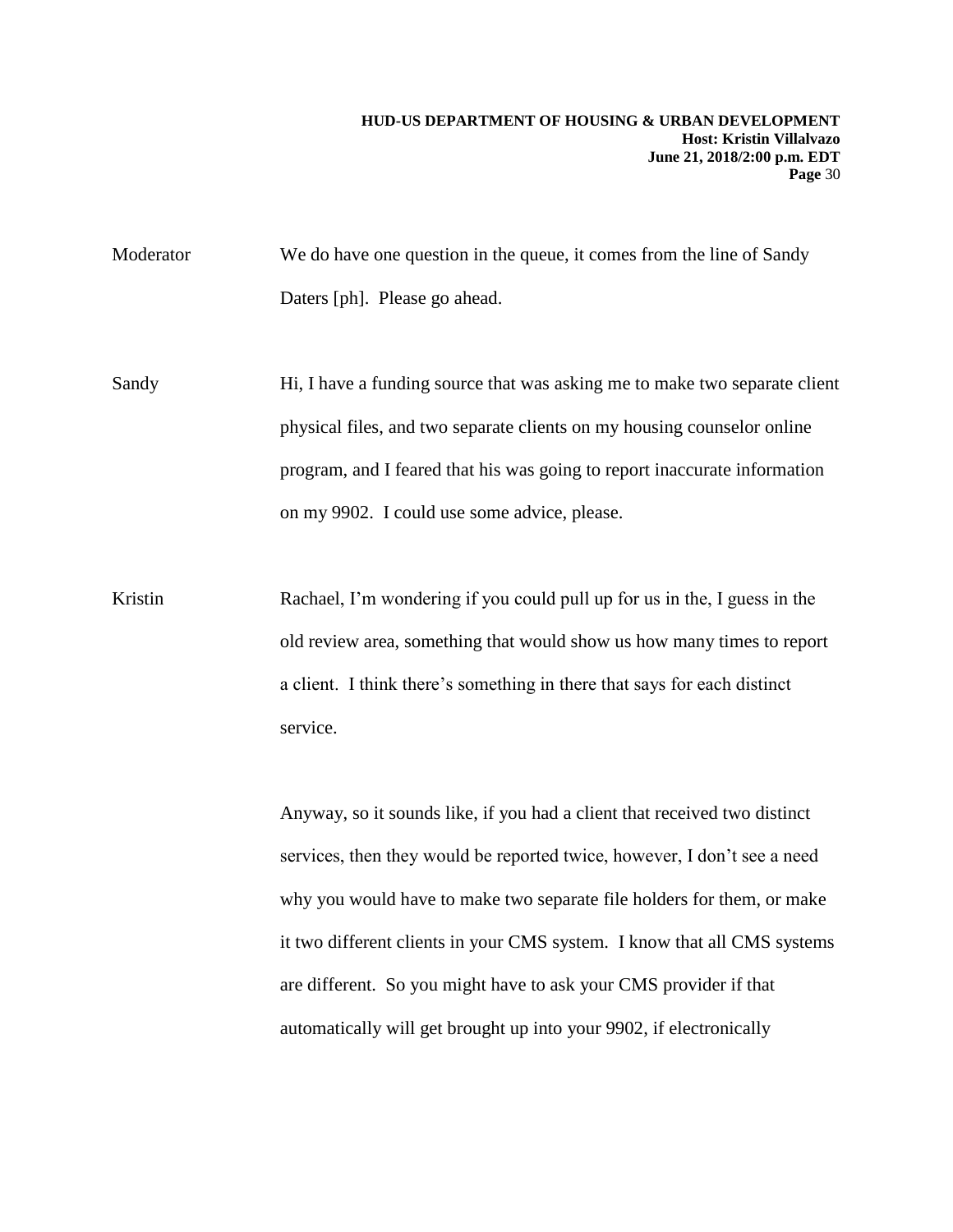submitted or not, but it doesn't sound correct to me that you would have to make two separate physical folders.

Sandy I agree with that. I thought that that would be duplicating, and possibly causing confusion later on down the road when you try to enter information into that client, and it just kind of wastes your space, physical space and space on the computer. Duplicate, you have to enter their demographics twice, all that. Thank you.

Kristin No problem.

Rachael Thanks, Kristin. We have that information on the toolkit, but I can send it out to Sandy after the meeting, too. I just wasn't able to locate it right on the page as we were speaking.

Kristin It may be in the section area, too.

Rachael I think it may be.

Jane Do we have any other questions on the phone, operator?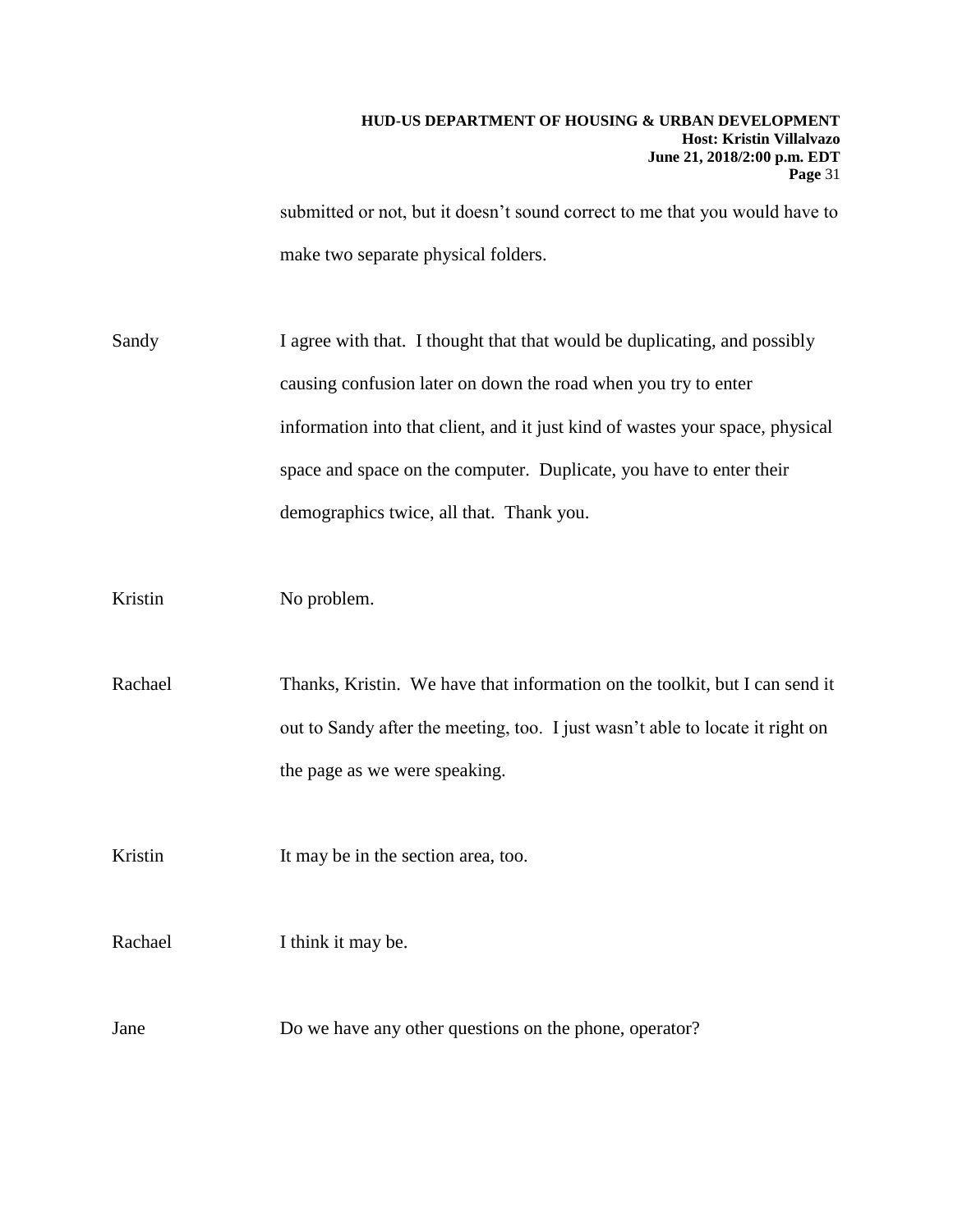Moderator At this time, there's no further questions on the phone lines.

Jane If you don't mind, please give instructions again.

Moderator **Of course.** [Operator instructions].

Jane Thank you. We do have a question from a sub-grantee. "Are sub-grantees supposed to report all HUD non-funded activities, and report outcomes for those clients as well?"

Kristin I'm sorry, Jane. Can you repeat that?

Jane Of course. The viewer wants to know if they are to report non-funded, as well as funded activities, and report outcomes for those clients.

Kristin Yes. On the toolkit there is a chart that sort of explains the different columns. Rachael has it up there right now. There is a column for all counseling activities, and there's a column for HUD attributed counseling activity, and there's some explanations in there on to which type of client goes in which column, but you are definitely to report all of your clients, and then also let us know which of those are HUD funded.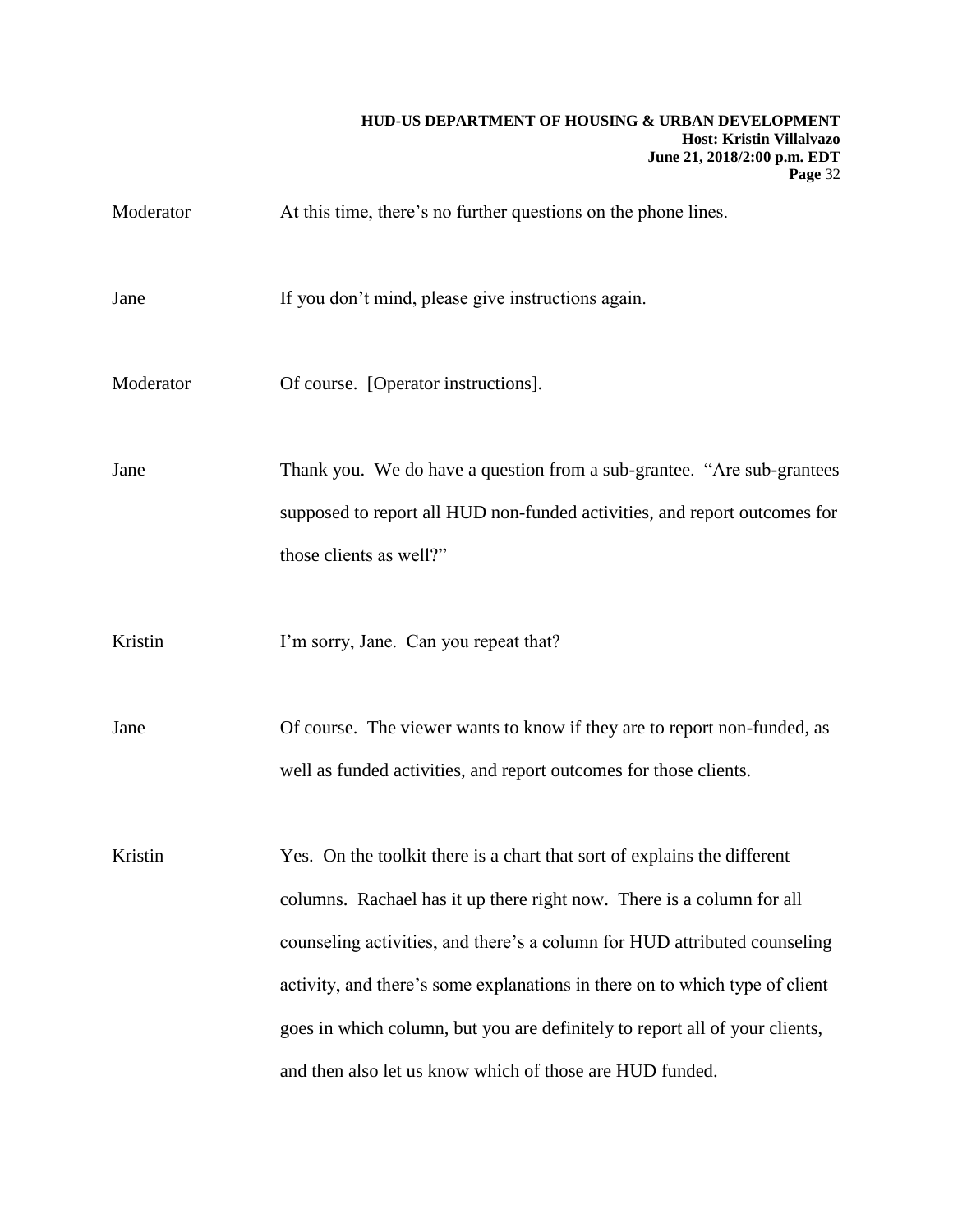| Rachael   | Thank you.                                                                |
|-----------|---------------------------------------------------------------------------|
| Moderator | We did have one more question come in through the phone lines.            |
| Jane      | Thank you.                                                                |
| Moderator | It comes from the line of Debra Williams. Please go ahead.                |
| Debra     | Hi. I think my question has been answered, and it was concerning these    |
|           | three columns. I'm looking at a 9902, and it appears that my numbers fall |
|           | in this first column. How do you populate these last two columns if the   |
|           | CMS doesn't populate those two columns?                                   |
| Kristin   | Did you have HUD grant funding?                                           |
| Debra     | Well, the funding only really covers a quarter, and then we pick up the   |
|           | balance, so when this report was done, there was no HUD funding because   |
|           | we haven't received the funding yet.                                      |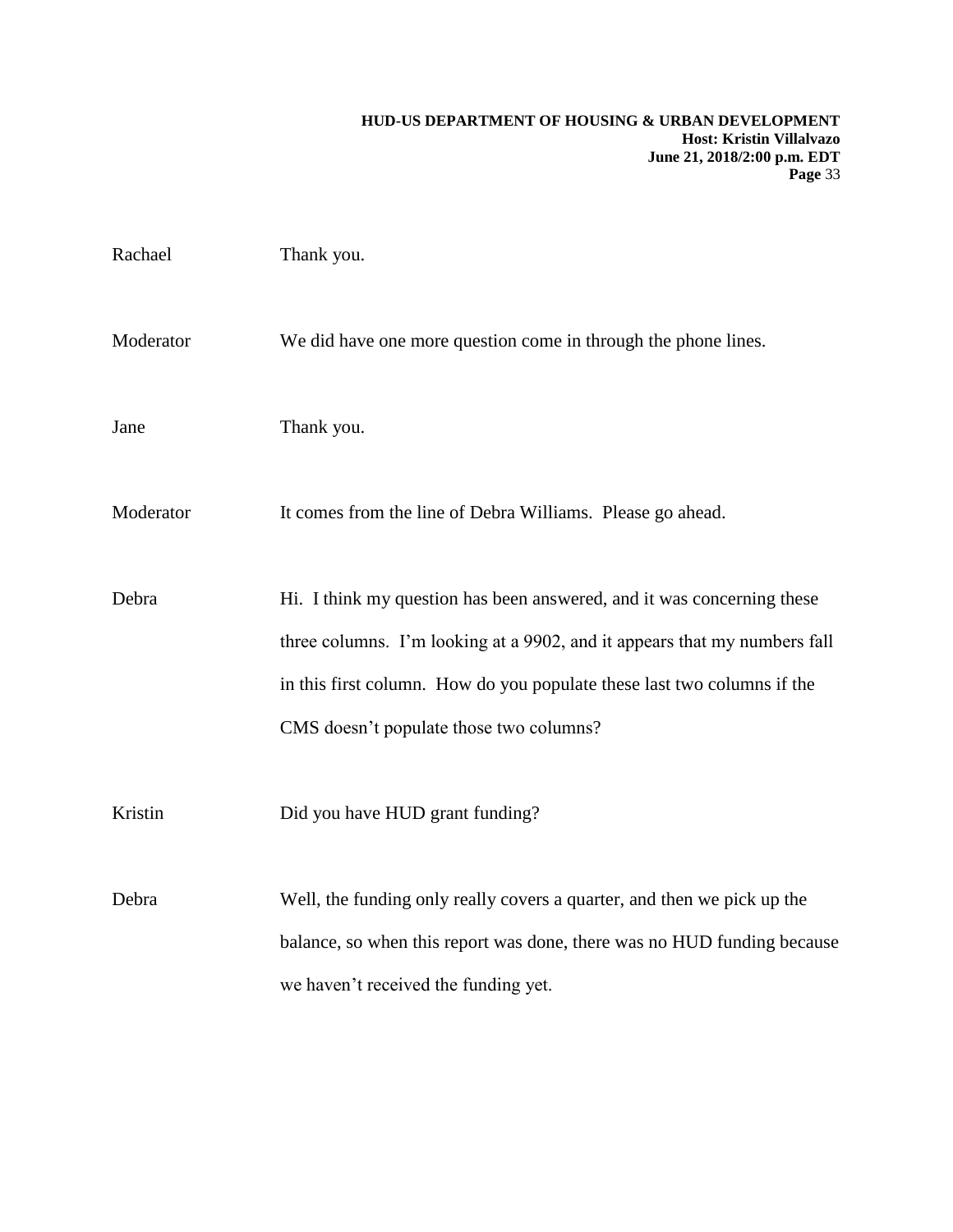| Kristin   | Okay. So that would explain it. You're only going to have an all             |
|-----------|------------------------------------------------------------------------------|
|           | counseling activities column unless you receive an award. It only comes      |
|           | up at that time, and then the same thing with your projection column, that   |
|           | won't be completed until you're done with your grant agreement, and          |
|           | you've determined a projection amount with your POC.                         |
| Debra     | Okay. Thank you.                                                             |
| Jane      | We do have a question about manual entry. "Guidance states that              |
|           | electronic upload is preferred, but not mandatory. Is that correct?"         |
| Kristin   | Yes. We really hope that everyone is going in the direction of electronic    |
|           | uploads. Like I mentioned earlier, CMSs will not be approved if they         |
|           | don't have the capability to electronically upload your 9902 to HCS. We      |
|           | think it's important because it's the best way to get accurate data, and so, |
|           | we really encourage everyone to submit that way, but at this time, it is not |
|           | required.                                                                    |
| Jane      | Thank you. Are there any calls, operator?                                    |
| Moderator | At this time, there are no further questions from the phone lines.           |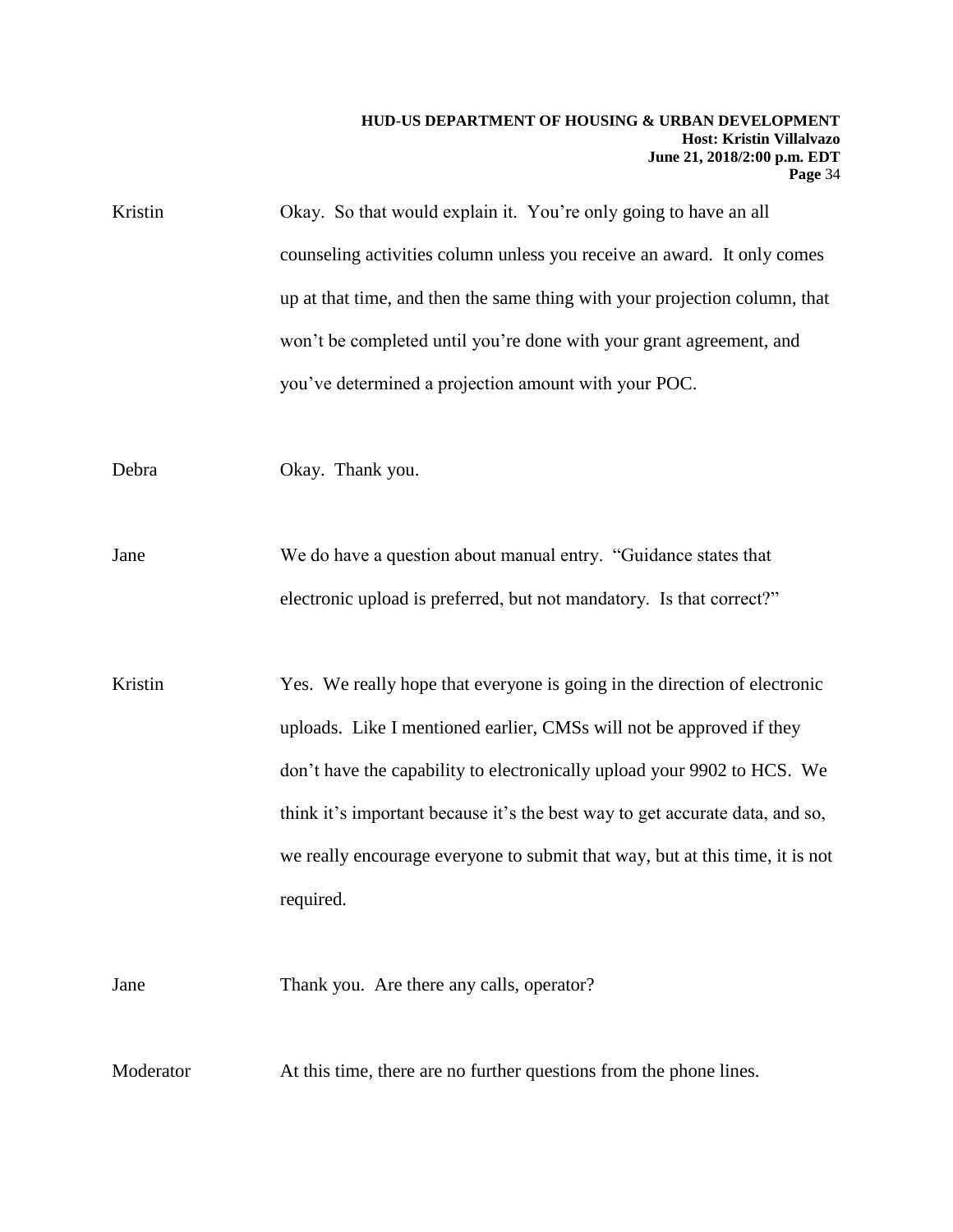| Jane    | Thank you.                                                                                                                                                                                                                                                                                                                                                                                |
|---------|-------------------------------------------------------------------------------------------------------------------------------------------------------------------------------------------------------------------------------------------------------------------------------------------------------------------------------------------------------------------------------------------|
| Kristin | Melissa, did you have any more come in online?                                                                                                                                                                                                                                                                                                                                            |
| Melissa | Yes, we do. A few people have asked this question. I'm not sure if this<br>was answered when I got kicked off the call, but I'll just repeat it here.<br>There's been a lot who've said that they're new to this, and they're<br>wondering if there's any template that they could use for the 9902, or if<br>there's any way that they could play around with it to be able to practice. |
| Kristin | I don't believe that there's an electronic way that they can do that. They<br>can go into their CMS and generate a 9902, and see how that looks, and<br>see if that looks accurate to them, and that might help them figure out,<br>maybe some data entry issues, or assist them with a final submission.<br>That's sort of the best electronic way that I can tell them to practice.     |
|         | I believe also on the resource page that's included in the webinar, there's a<br>link to the form itself and instructions. Now, that would be manual, but at<br>least it would help them sort of see what the form looks like and the                                                                                                                                                     |

information that's being collected.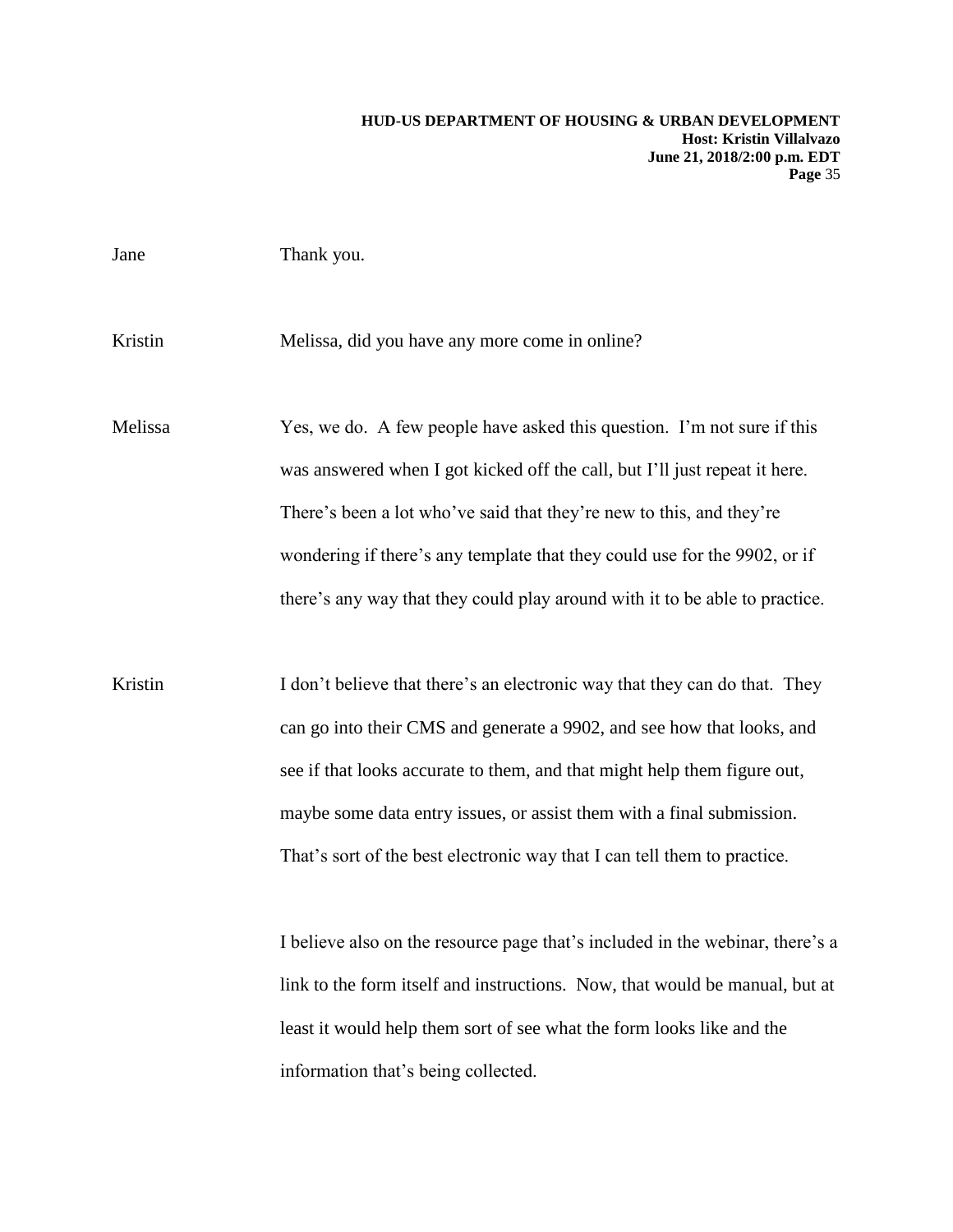Melissa You also can just Google HUD 9902 form and a pdf will pop up that shows the form without any of the data filled in. So you can look at it that way and really study it. I find that to be easy and something that I come back to a lot, is just you find the form to be able to look at the questions, I mean, the data points that are required.

> Another question that we have is, "Kristin, can you clarify again about the impact and non-HUD clients. Do we have to report outcomes under impact for non-HUD clients, or only impact for HUD reported clients?"

Kristin Yes. Impacts should be reported for both all counseling activities, and the HUD attributed counseling activities. Anybody reported should also have impact.

Jane We have a question about data report. "Could you please go over what is available for viewers to see?"

Kristin Right now, on a quarterly basis, we post the cumulative snapshot of the 9902, and Rachael's bringing one up now. It's basically a 9902 that is comprised of everybody, all reporting agencies throughout the country.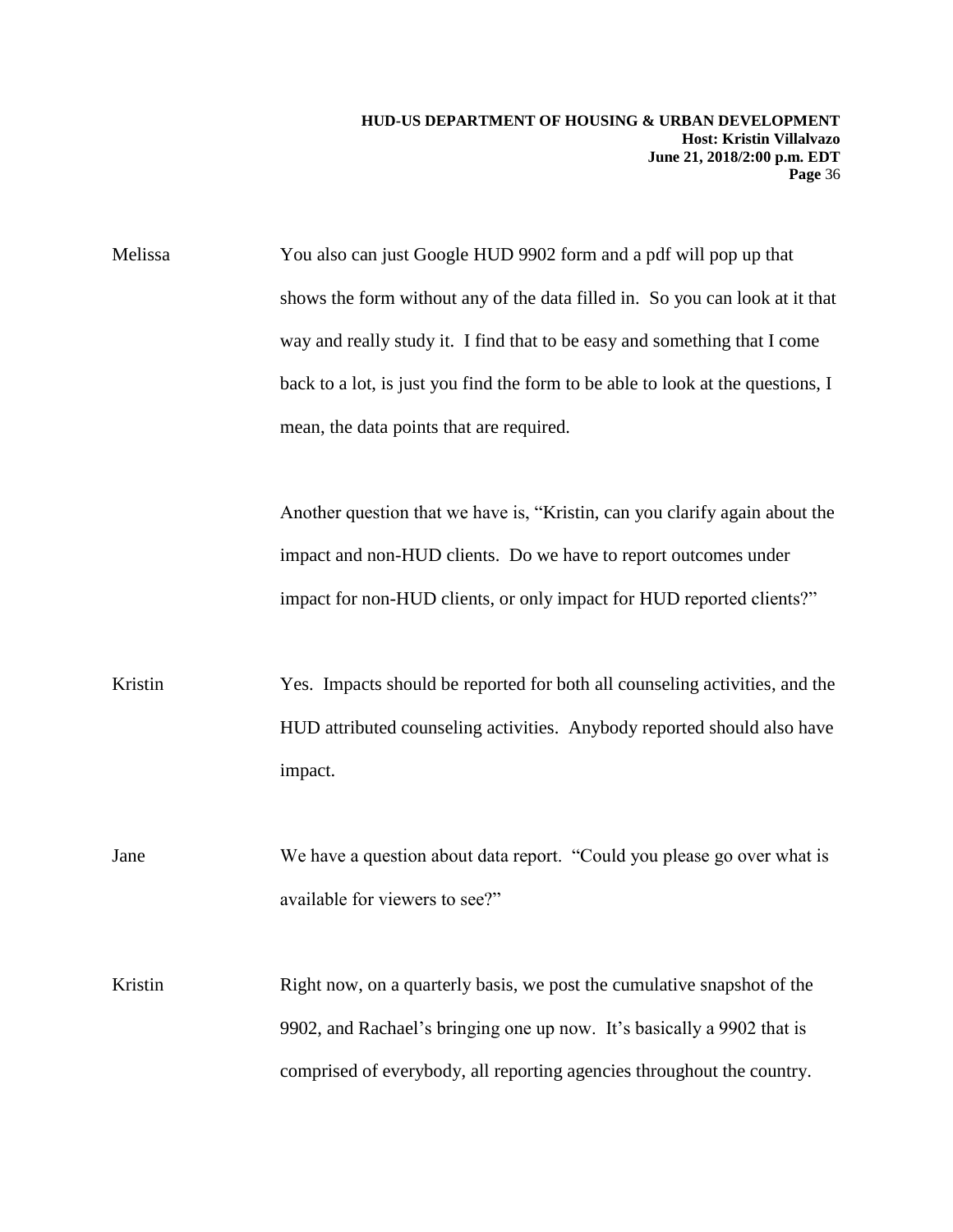We have a team in Office of Housing Counseling that's working to figure out, maybe some creative ways to display some of this data, and make it more useful, maybe on the state or regional level. I don't know if this question pertains to us asking for some feedback on if you have any ideas of what you'd like to see broken down. When we do that, maybe you have some suggestions.

Right now it's just an Excel sheet like this, basically displaying the 9902 data.

Jane Thank you. Do we have any calls on line?

Moderator At this time there's no further questions in queue. [Operator instructions].

Kristin Melissa, I'm going to go to you. I thought that you had one in the queue related to quarterly verse fiscal year. I think I'd like to address that.

Melissa Sure, yes, let me find that. Sorry about that.

Kristin I'm just going to ahead and let everybody know, I think that sometimes there's some confusion about 9902 reporting verse quarterly reporting.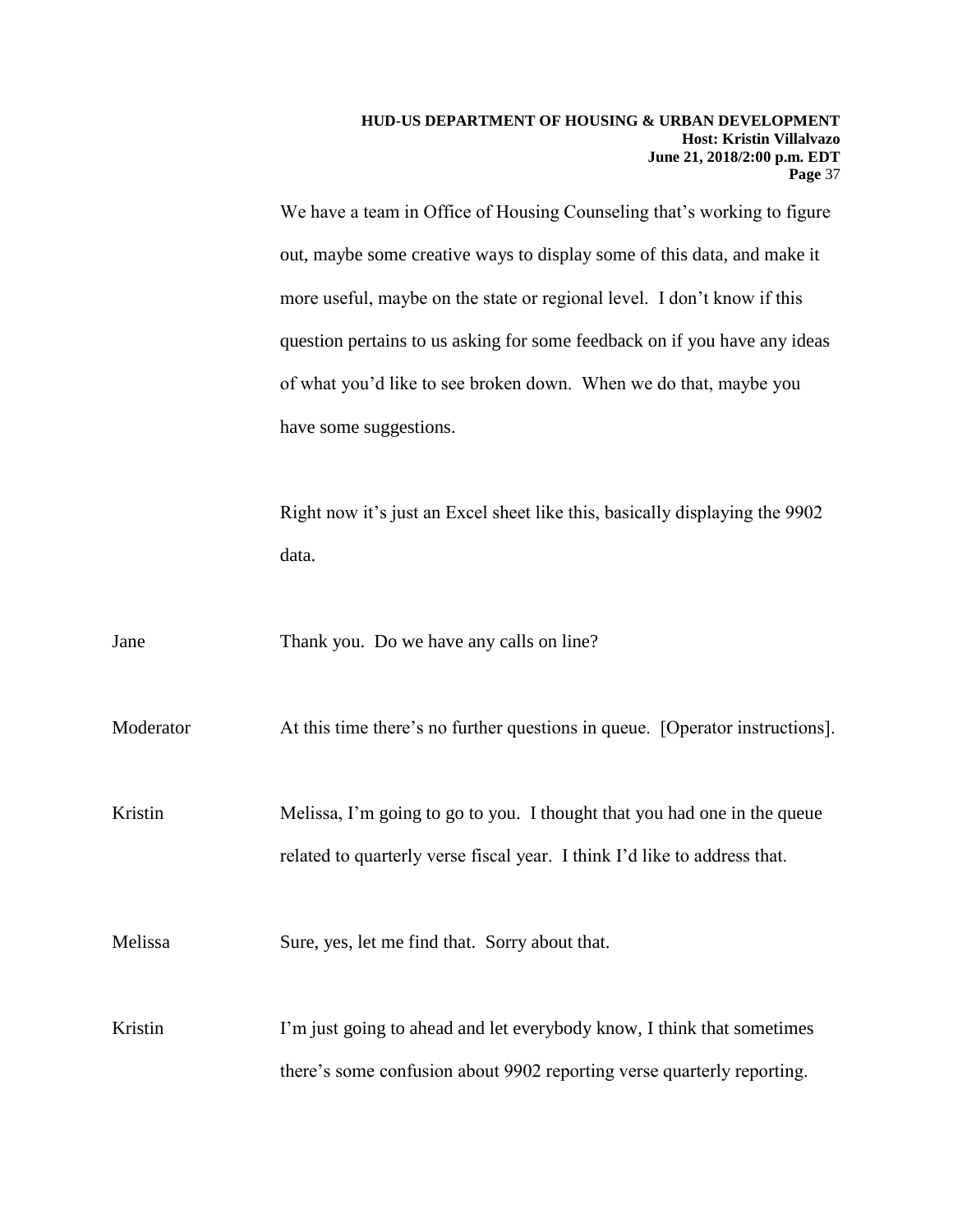It's two different types of reporting, but unfortunately, the 9902 is due quarterly, so I think that that gets confused sometimes with the quarterly report, which is really only for grantees, and which gets submitted along with drawer requests to their POC.

I just want clarify that the 9902 is based on the federal fiscal year, so it always starts on October  $1<sup>st</sup>$ , and the schedule is on the screen now, and it's cumulative. The first quarter of the report is always going to be October  $1<sup>st</sup>$ , until December  $31<sup>st</sup>$ . And then the second quarter is going to ask you, it's cumulative, so it'll still be October  $1<sup>st</sup>$ , but then it's until March 31<sup>st</sup>. The 9902 is due four times a year, on the quarter, and like I said, I'm just stressing that it's based on the federal fiscal year, not a grant performance period.

I just wanted to make sure that everybody heard that.

Melissa Kristin, can you also clarify if an agency needs the report just three months client total, so each quarter totals for on their 9902, or does it need to be cumulative?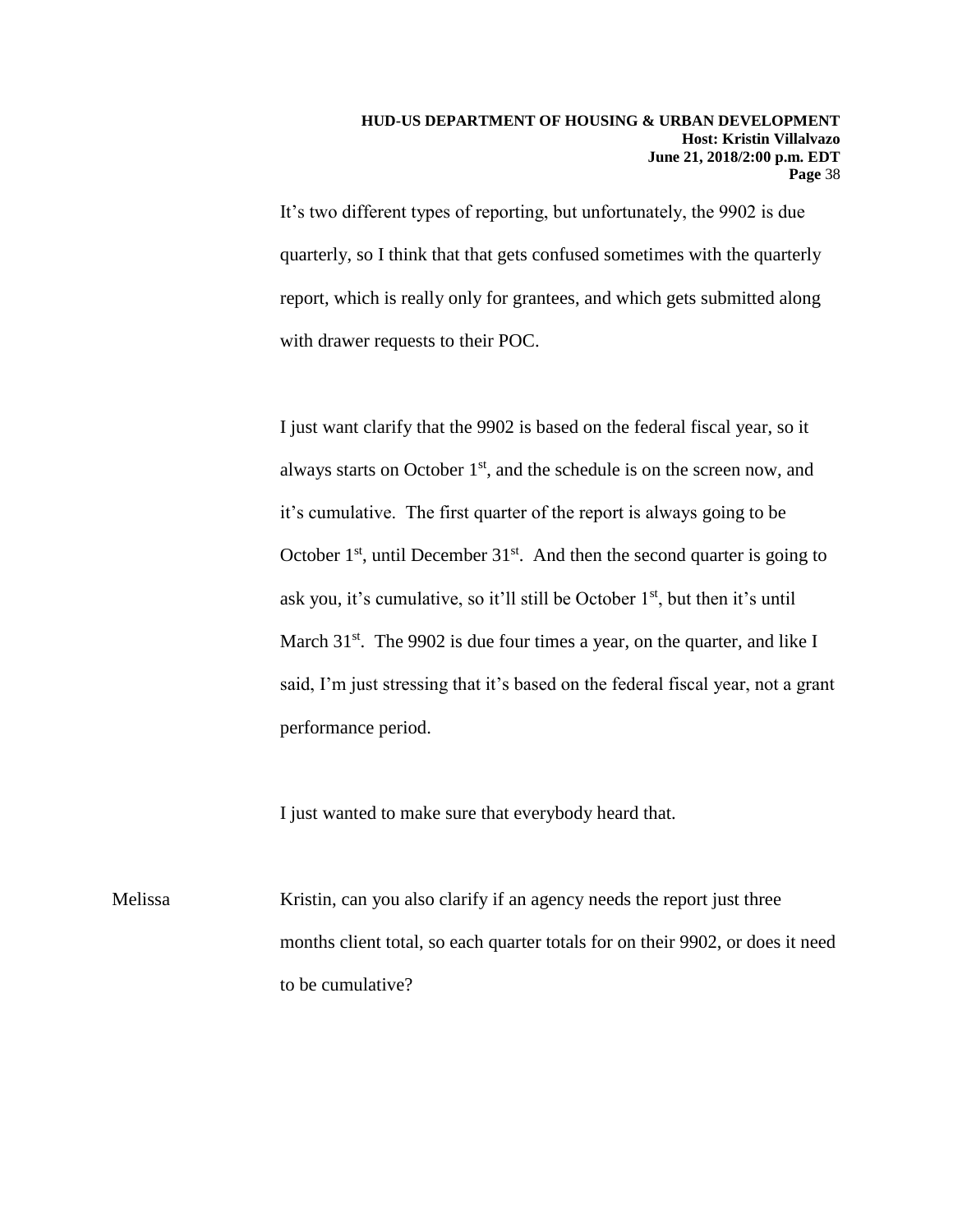Kristin It needs to cumulative, which I think also highlights why it's a good idea to use your CMS to generate the report, because it will automatically be cumulative. If you're doing it manually, you need to add back in the clients from the previous quarter so that it is cumulative. I think that the chart is a good visual for this. Every quarter, even if it's the fourth quarter, you're covering October  $1<sup>st</sup>$  through whatever the end date is.

Melissa Thanks. We do have a question about correcting 9902. "What's the best way to correct previous quarters which have already been submitted?"

Kristin I covered this, I think it was one of our first questions, but it is addressed in the overview section here in how do I check my report. If you submitted your data under the wrong fiscal year, it tells you what to go ahead and do. If you're talking about an older quarter that may be locked out in the system and you can't get in to, just send an email to your POC letting them know the quarter that you'd like unlocked, any why you would like to fix that, and they can go ahead and do that for you.

Melissa Another question we have is, "Do we need to report demographic information for non-HUD paid clients?"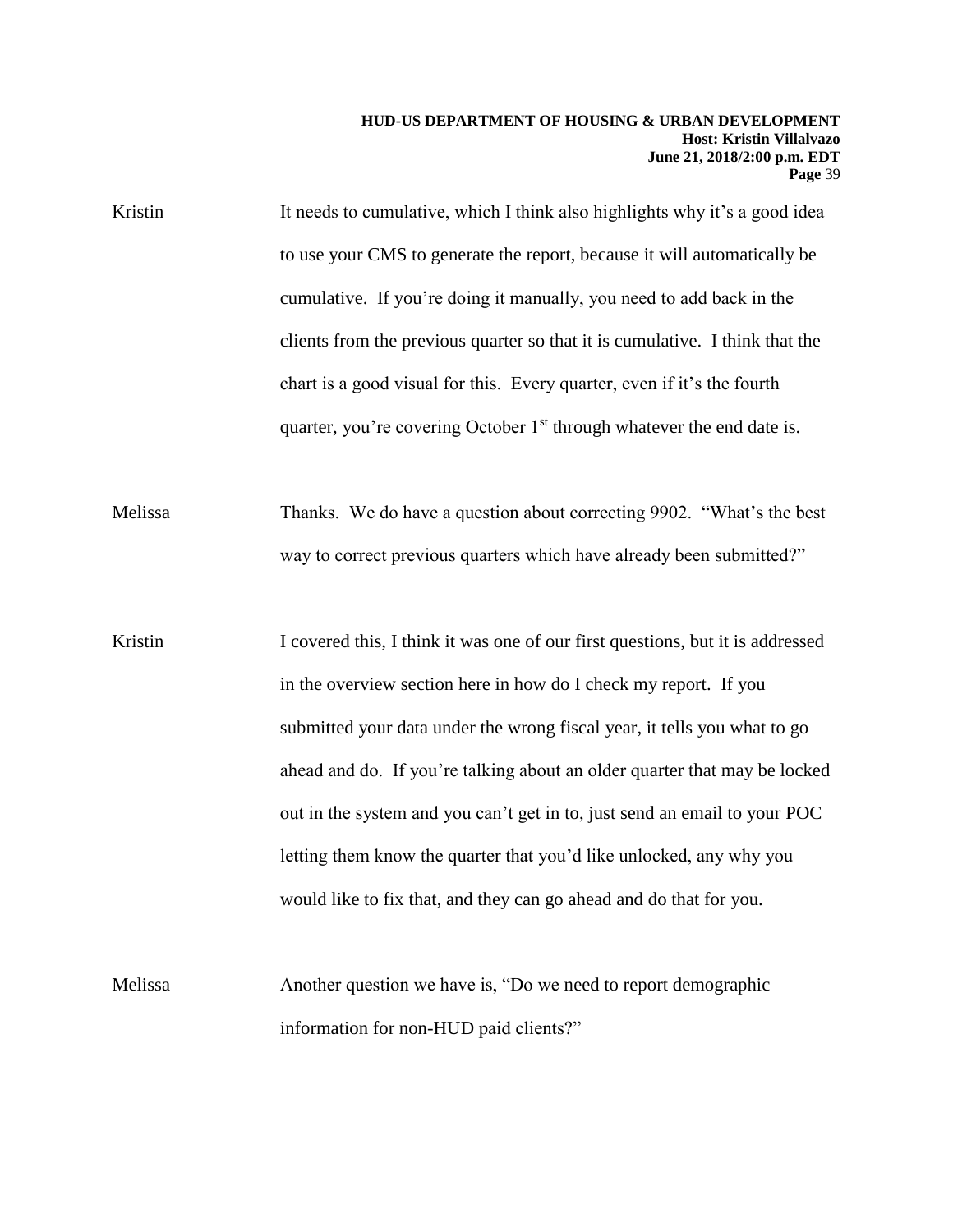- Kristin Yes. Collecting that information is part of what needs to be in a client file, and that's for all approved agencies, not just clients that are being billed to HUD. So anybody that you report, even if it's the all counseling activity section, the standard of counseling and the file should meet HUD standards. The only difference between the two columns is that the HUD attributed one received some portion of HUD funding.
- Melissa Another question that we have that's interesting, Kristin, is someone is asking—okay. "So if they've claimed 100 clients designated to HUD on their 9902, do they have to claim those 100 clients for reimbursement in their quarterly report?"
- Kristin Yes. If a client is reported as being attributed to HUD, what that means is that it was billed to HUD, basically. Whether it was billed \$1, or the full amount of services, that's who should be there. If you want to claim a client in the attributed to HUD, then HUD would have to pay for some portion of that counseling service.
- Melissa And then, another question that we have is, "If I have 200 new prepurchase clients in Section 9-C, it should also show that I have reported 200 budget in Section 10-C impact, correct?"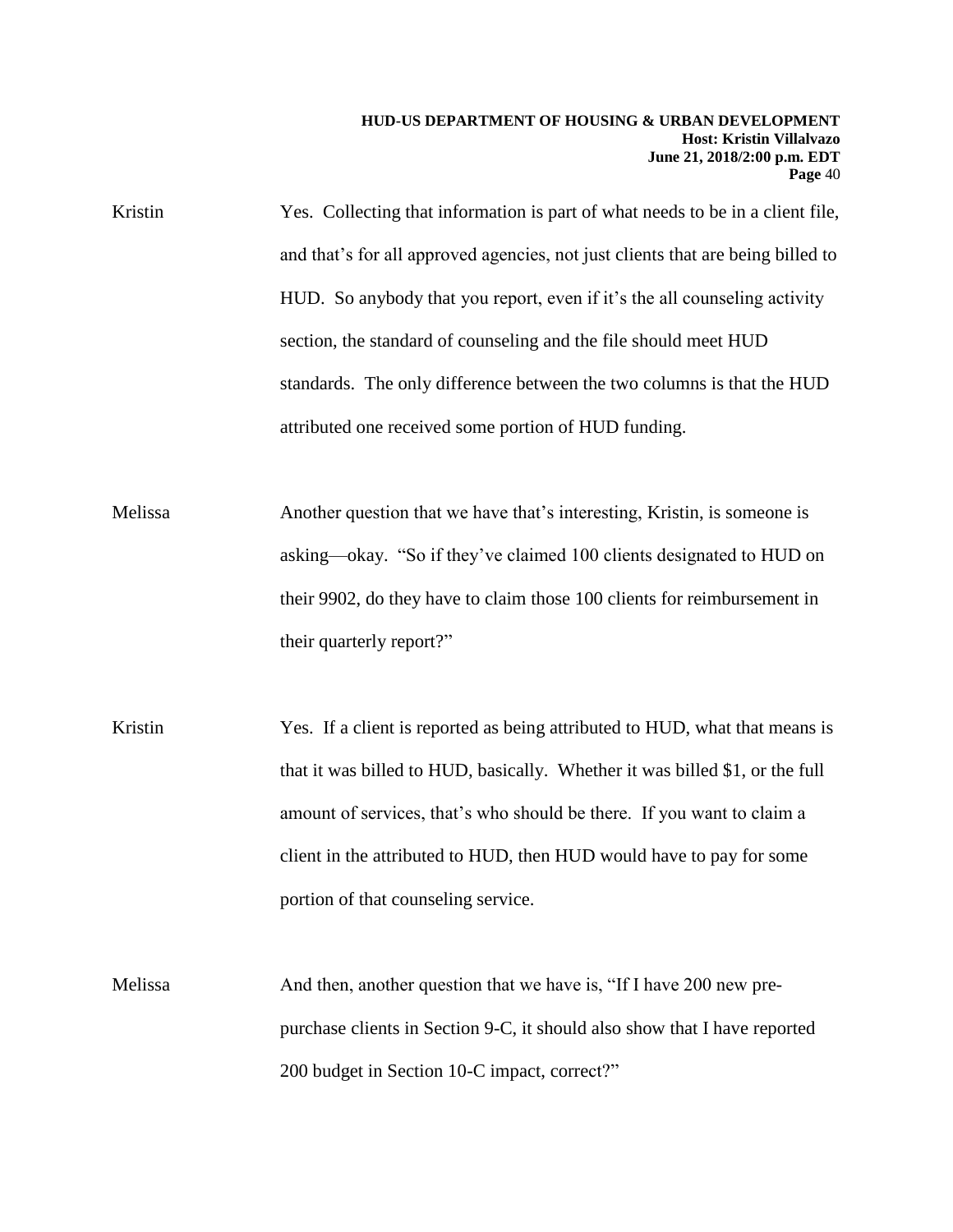| Kristin   | Yes.                                                                                                                                                  |
|-----------|-------------------------------------------------------------------------------------------------------------------------------------------------------|
| Moderator | We did have one question come in from the phone lines. It comes from<br>the line of Sheila Moody. Please go ahead.                                    |
| Sheila    | I had a question, but you've already answered my question as far as<br>making mistakes and how do I correct them. So I appreciate that, thank<br>you. |
| Kristin   | Thank you. Anything else that came in online?                                                                                                         |
| Moderator | We do have one person queuing up from the phone lines. It will just take<br>a moment to grab their name.                                              |
| Kristin   | Okay.                                                                                                                                                 |
| Moderator | Our question comes from the line of Diane. Please go ahead.                                                                                           |
| Diane     | Hi. I understand we're supposed to, for every counseling, there should be<br>a budget completed, correct?                                             |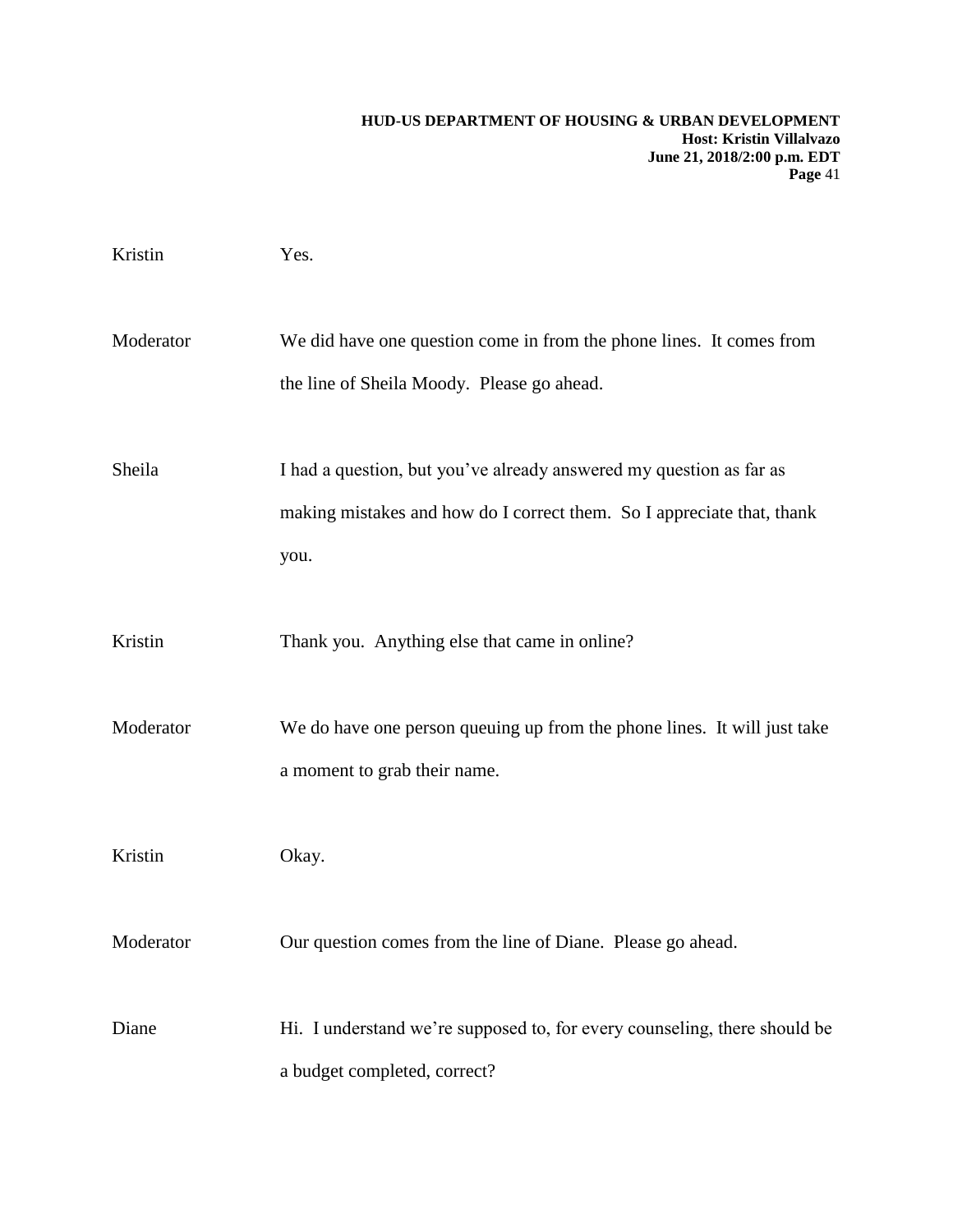#### Kristin Right.

Diane Okay. So my question goes to, the choice for counsel for the budget part, is that counselor [indiscernible] a sustainable household budget. Not all our clients have sustainable. Should we still choose that?

Kristin Yes. And we do have some guidance in the toolkit around this, because I know that that language has been a barrier for some people. So we tried to outline—Rachael's highlighting it on the screen now. We just tried to highlight not to get caught up on the word sustainable. The handbook says that for every client, a budget should be developed that they can afford, I think, something like that the language is. But we understand that you're just working on the budget with them, it may be down the road that budget changes, but we want to make sure that a budget is developed.

Diane Sure. And that's part of why our incomes don't always match, and maybe that will be our client management system question, but the only time you can choose an impact is when you do an appointment, so when we're doing follow-up, we're not supposed to choose it as an appointment, but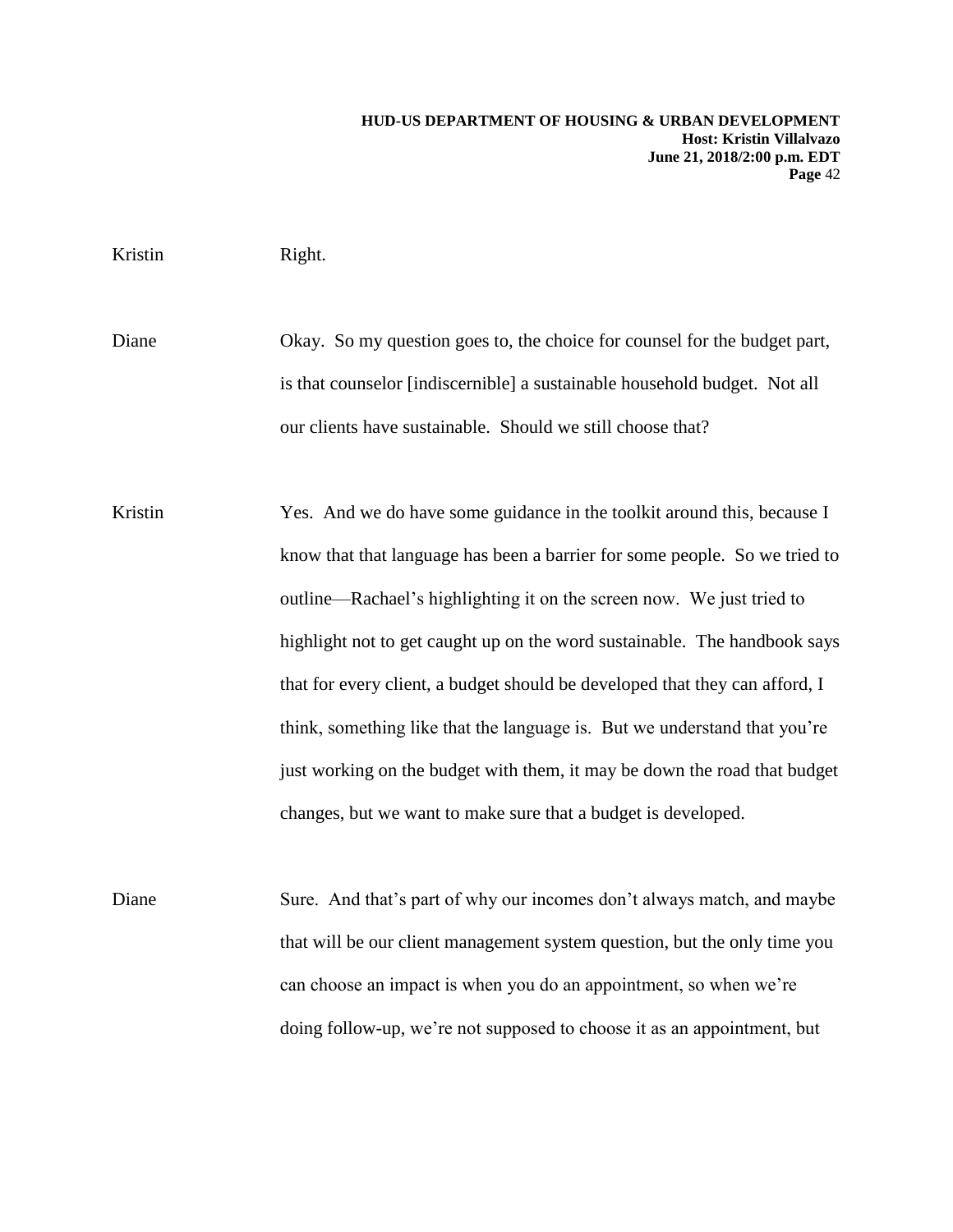as, like follow-up or recordkeeping, it doesn't have those impacts. So if the impact comes later, we can't really record it. Does that make sense?

Kristin Yes. When the 9902 was developed, some of these are meant to be shortterm impacts, and some of these are meant to be longer term, but the sustainable budget, the 10-C was meant to be a shorter-term impact, so we're thinking that that gets done maybe in an initial appointment.

Diane Okay. Thank you so much.

Kristin Thank you.

Moderator We had also another question come in from the phone lines. Comes from the line of Mary Jones. Please go ahead.

Mary I apologize. Hi, this is Mary. Quick question regarding the impacts again, what if, or what am I, what's the correct thing to do if we do have someone that comes in for pre-purchase counseling, but they get to a point, or they decide they don't want to do the workshop, do I still select that impact if all they did was the pre-purchase counseling, or all they did was the workshop?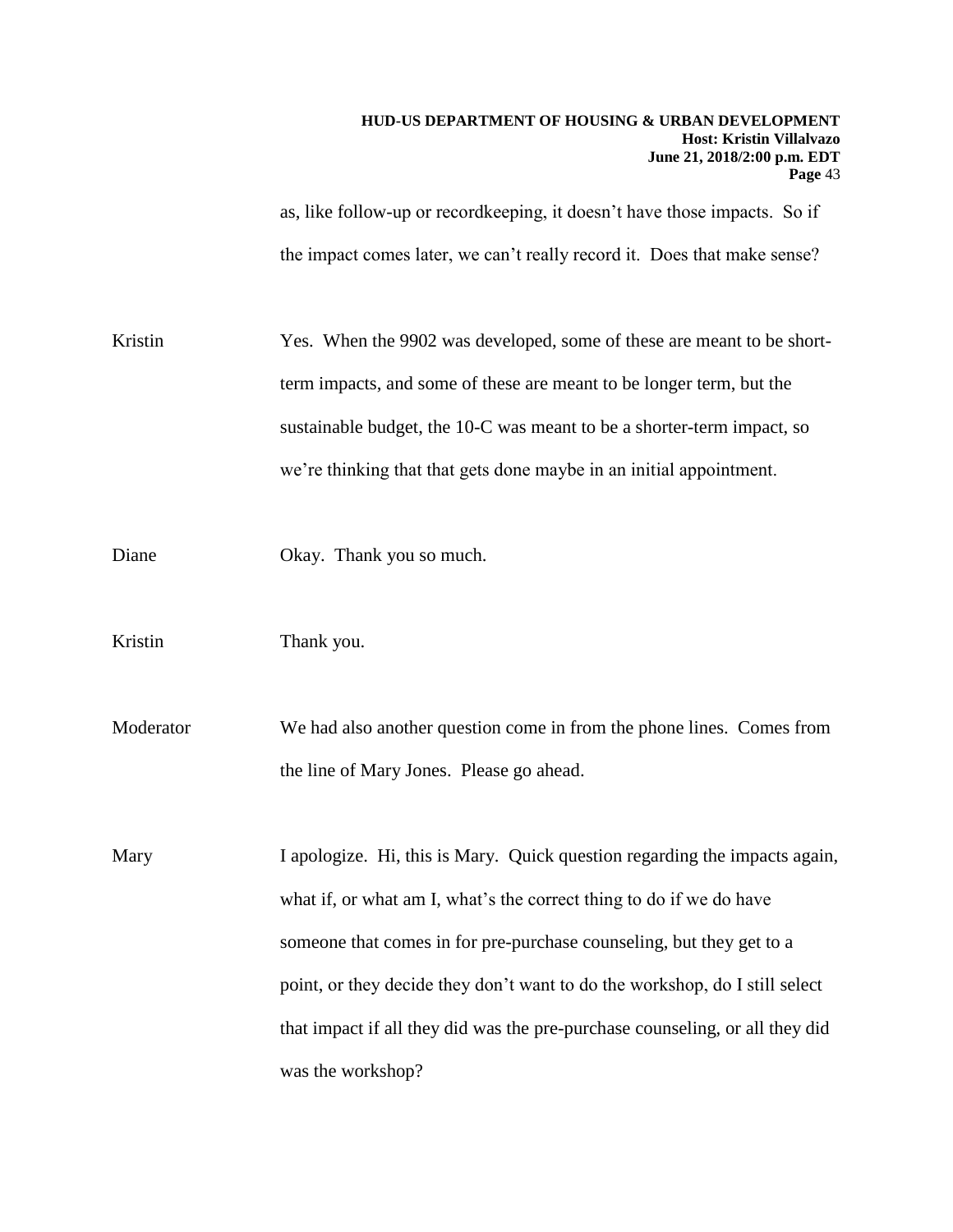Kristin Well, I think that there's probably some impacts, like I just said, that are shorter term that could be selected based on having attended a workshop. I know that some of the other longer term ones where they were required to be more invested in the program, and maybe you couldn't select, but there's probably a couple that you could. They received information on fair housing, you probably cover that in your workshop, so I would guess that that's a shorter-term impact that you could be selecting.

Mary Okay. So I only select this one if they've actually gotten counseling and attend the workshop?

Kristin 10-C you're talking about?

Mary Yes.

Kristin Right. Unless part of your workshop is for everybody to develop a budget while they're there. I don't know what you cover in your workshop, but that's what would guide you.

Mary Okay. Thank you.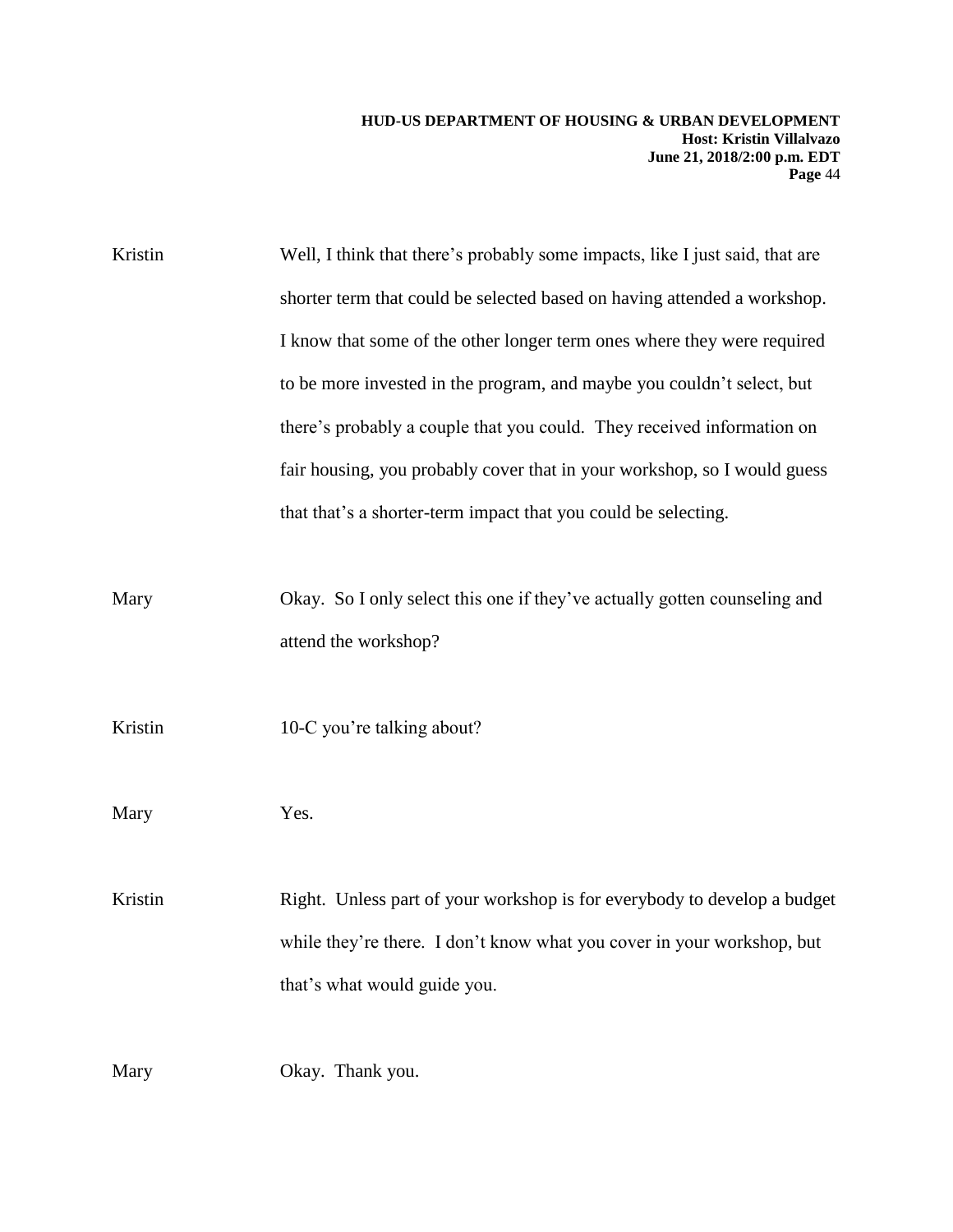Melissa But if you do start with counseling, and not with a workshop, and you're developing the budget with them in the counseling session, which you should be, then you can still mark 10-C. It doesn't need to be that they also attend the education. It's just that in counseling or education do you, one of those two, do you have and individually work on a budget.

Are we still taking more questions?

- Kristin I think this probably should be the last one if you have anything else from online.
- Melissa Sure. I just want to make one comment from one of our colleagues at HUD. She did mention that in the last issue of the Bridge, so the June issue of our Bridge newsletter, there are examples in that newsletter that lay out what it means to have a sustainable budget, what it means at the time that makes the budget sustainable. So if you check out the Bridge June newsletter you'll see it in there.

The last question, I think we're just going to come back to the question about making corrections. Ron is wondering, he says that—I think he's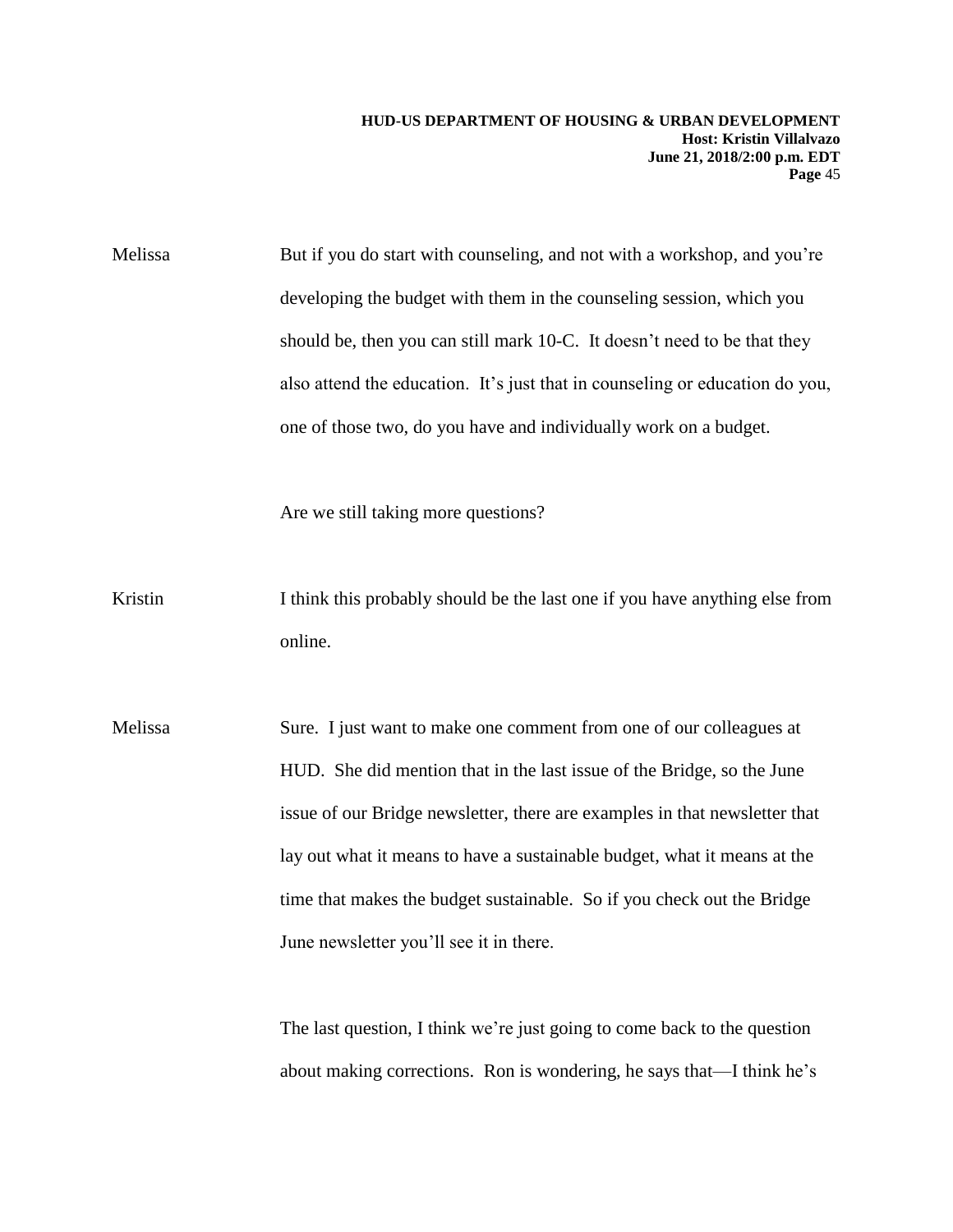confused. He says that, "So, we're making it sound like, at times, that they could make corrections right on a 9902 form, even though everything should be inputted through their CMS."

Do you understand what I mean, Kristin? I think it was more of a comment that it's confusing because we're saying that they can make corrections to their 9902 form right on the form, I'm not sure if you mentioned that they could make it right on the form, but that he's saying that it's confusing because sounds like they can make corrections right on the form, but we're also saying that that form needs to be inputted and sent to HCS through their CMS system.

- Kristin Yes. I think the best case scenario is for agencies to submit the 9902 electronically, using CMS, but—and hopefully, if they would want to make a change, they would do that by just updating their CMS and sending it electronically again. However, it's not a perfect world, so we have built in that you still have the opportunity to make a manual change through HCS if you needed to do so.
- Melissa I just want to remind everyone, too, that if you have a question that we did not answer here, please send it to us at housing.counseling@HUD.gov,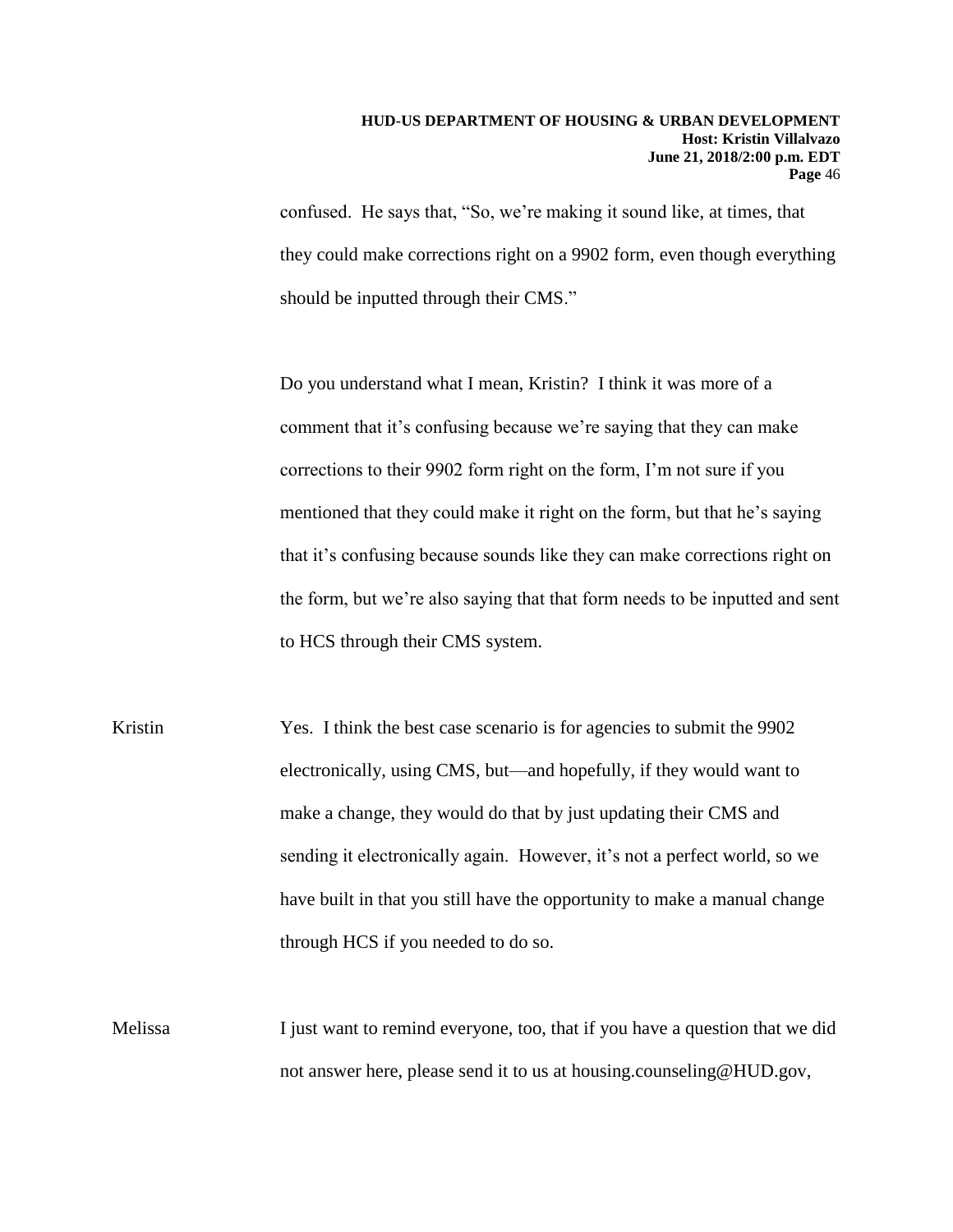because a lot of them were a little more specific just for your agency, and so if you send it to that email, we'll get it to the right person and they can give you a response.

Kristin Thanks, Melissa. As many of you have heard before, if you're logged on to this training, you'll be receiving an email within 48 hours, which will thank you for your participation, and will also serve as your certificate of training.

> If you or anybody else is listening to the archived version later, you can also get credit for that by following the steps that are listed here. You just select the get credit link, and you can get your certificate that way.

> So I just want to thank everyone for listening today. We hope that you'll find the 9902 kit to be a valuable resource. If you have any outstanding questions, like Melissa just said, please submit them to housing.counseling, the email address is displayed here, and we can get to those after the fact.

Also, don't forget to fill out the survey for us after this webinar, we'd appreciate that. Thank you all for listening.